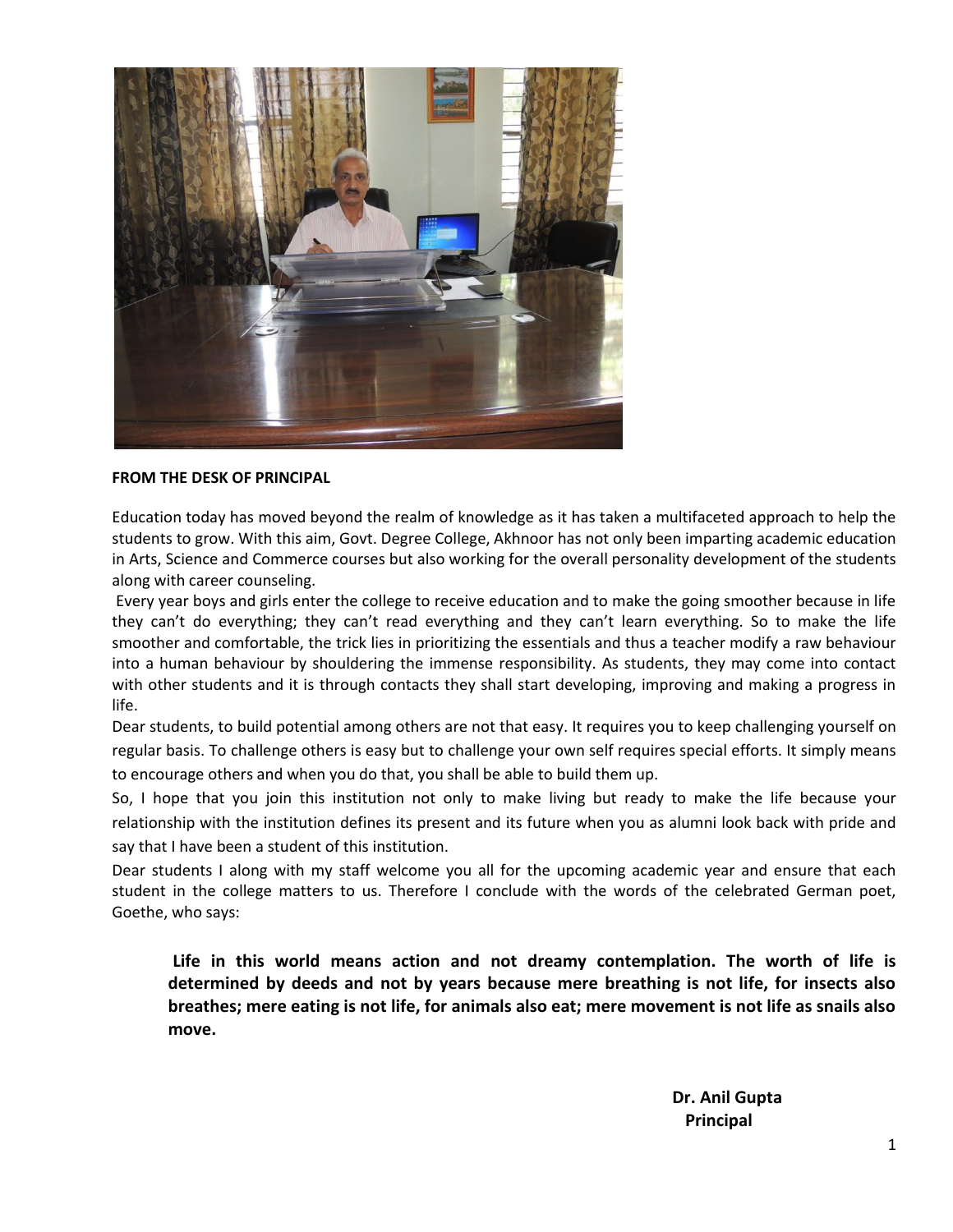## **Contents**

- 
- 
- Campus 5.5 NSS
- Goals and Objectives 6.6 Second 1.5.6 NCC
- 

- 
- Curriculum Activities Calendar 5.10 Career Counseling Cell
- 

- 1.1 Subject Combination 5.13 Students Body
- 1.2 Admission Procedure **6. Future Initiatives**
- 1.3 Documents/Testimonials Required **7. Departments Profile**
- 1.4 Affidavits/Undertaking **8. Administrative Section**

## **2. Conduct inside the College Campus 9. IGNOU**

## **3. Facilities available in the Campus 10. Forms**

- 3.1 College Library
- 3.2 Computer Laboratory
- 3.3 Smart Class Room
- 3.4 Girls Common Room
- 3.5 Health Centre
- 3.6 Bus Facility
- 3.7 Sports & Physical Education
- 3.8 Scholarship & Financial Assistance
- 3.9 College Canteen
- 3.10 Beautification of College Campus

## **4. Fee Structure**

## **5. Co-Curricular Activities**

5.1 College Magazine

- **Introduction** 5.2 College Newsletter
	- History 6.3 Literary Club
	- Location 5.4 Cultural Club
		-
		-
	- List of Principals 5.7 Red Ribbon Club
- **Academics** 5.8 Environment Protection & Conservation Cell
	- Academic Calendar 5.9 Women Development Cell
		-
	- Internal Assessment 1996 120 and 5.11 Grievance Redressal Cell
- **1. Admission** 5.12 Tours & Picnics
	-
	-
	-
	-
	-
	-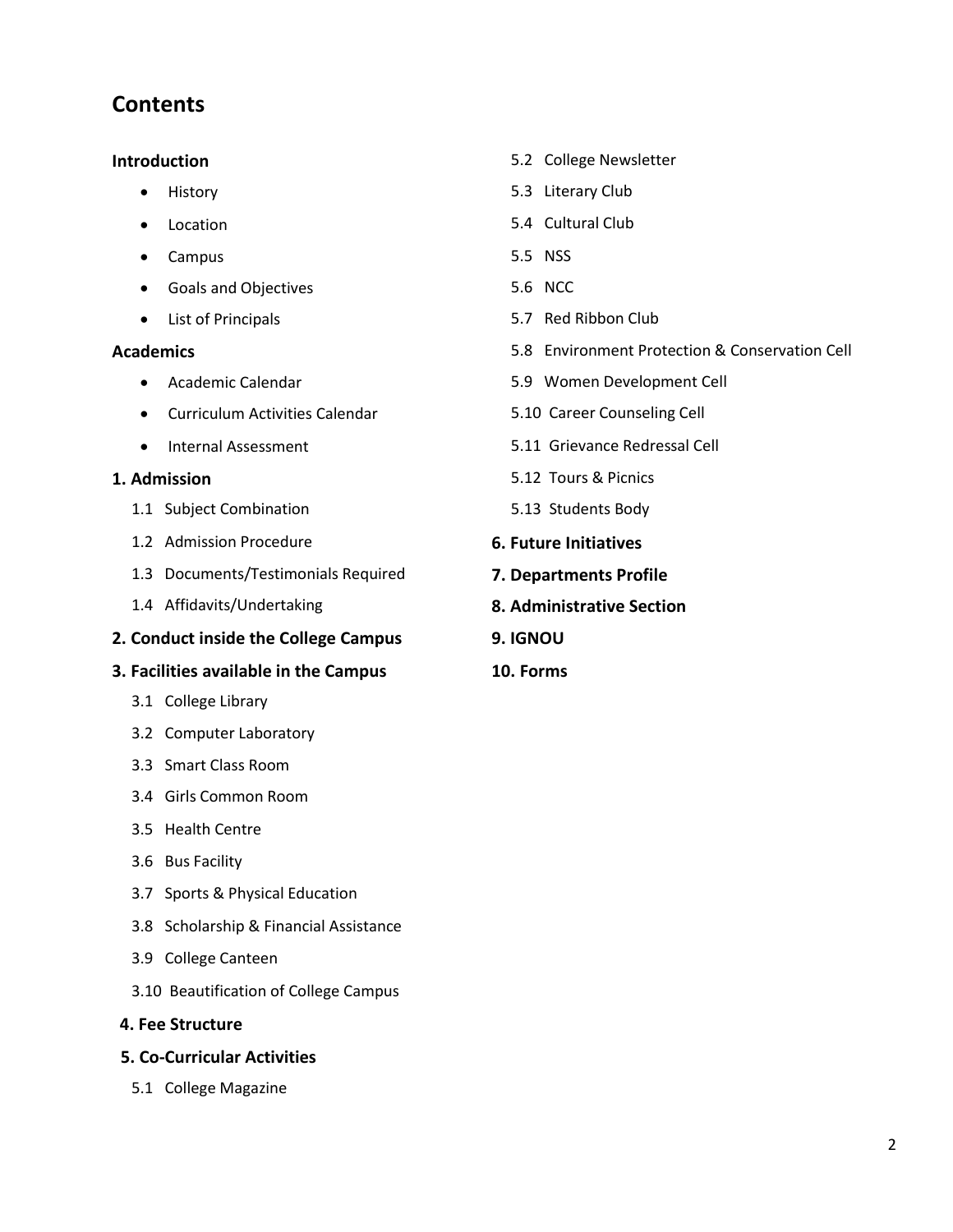#### **INTRODUCTION**

## **History:**

Akhnoor is a place of great religious and geographical importance. It is an ancient town established about 1000 years back on the right bank of formidable river 'Chenab'. It is connected with Summer Capital of State by a bridge across River Chenab. It has a population of approx. 5,00,000. The students from this area used to travel to Jammu for higher studies However due to the visionary and selfless efforts of the local leadership a Govt. Degree College was sanctioned for Akhnoor by Government of J&K and established in August 2005. Initially it started functioning from Govt. Middle School Akhnoor with 104 students and with Arts stream only. Subsequently the college was shifted to its own campus in the year 2007. In 2010 Science stream was also introduced with the establishment of four Science Departments viz. Physics, Botany, Chemistry and Zoology. The student enrollment recorded a steep increase since establishment. At present GDC Akhnoor is the largest of the fellow colleges established in 2005 with an enrollment of 2000 approx. Within a short span of time, GDC Akhnoor has made remarkable progress as an established institution of Higher Education.

To augment further in the field of Higher Education a study centre of IGNOU was established in the college in the year 2011 to take education to the door steps of socially and economically under privileged section of the society.

## **Location:**

 Government Degree College, Akhnoor is situated at village Palwan on Kaleeth road about 6 Km from Akhnoor town. The location of this college is away from the hustle and bustle of city which provides congenial environment for studies. Moreover, it can be easily accessed from any part of Akhnoor Tehsil.

## **Campus:**

College Campus has about 340 kanals area well demarcated for the future academic growth of this institution. The college building has 10 classrooms, 5 laboratories (Physics, Chemistry, Botany, Zoology and Computer). Administrative block, library, office of IGNOU, Red Cross, NCC, NSS, Health Centre, Gymnasium, IQAC, Smart Class Room and Girls Common Room.

## **Goals and Objectives**

- To impart high quality education to the students of the society.
- To inculcate in the students strong intellectual, moral, physical, aesthetic, attitudes and ideals.
- To produce graduates capable of responding to the challenges of life in every possible way.
- To vanish the darkness that has eclipsed the sovereign virtues of the women of the State in the Past.
- To provide value based learning that has far greater relevance in a dynamic and ever changing work environment.
- To help students by providing them self help courses so that they can be self reliant.
- To offer wide range of choice for study at various levels catering to a cross section of students from all backgrounds.

## **List of Principals of Govt. Degree College, Akhnoor**

| 1. Prof. Indira S. Rathore     | 09-06-2005 to 03-10-2005 |
|--------------------------------|--------------------------|
| 2. Prof. Dr. M.K. Zutshi       | 04-10-2005 to 25-10-2005 |
| 3. Prof. Dr. P.K. Koul         | 26-10-2005 to 31-12-2008 |
| 4. Prof. Dr. M.S. Baloria      | 1-1-2009 to 05-06-2009   |
| 5. Prof. Dr. Koushal Samotra   | 06-06-2009 to 08-06-2012 |
| 6. Prof (Dr.) Asha Gupta Abrol | 09-06-2012 to 10-08-2015 |
|                                |                          |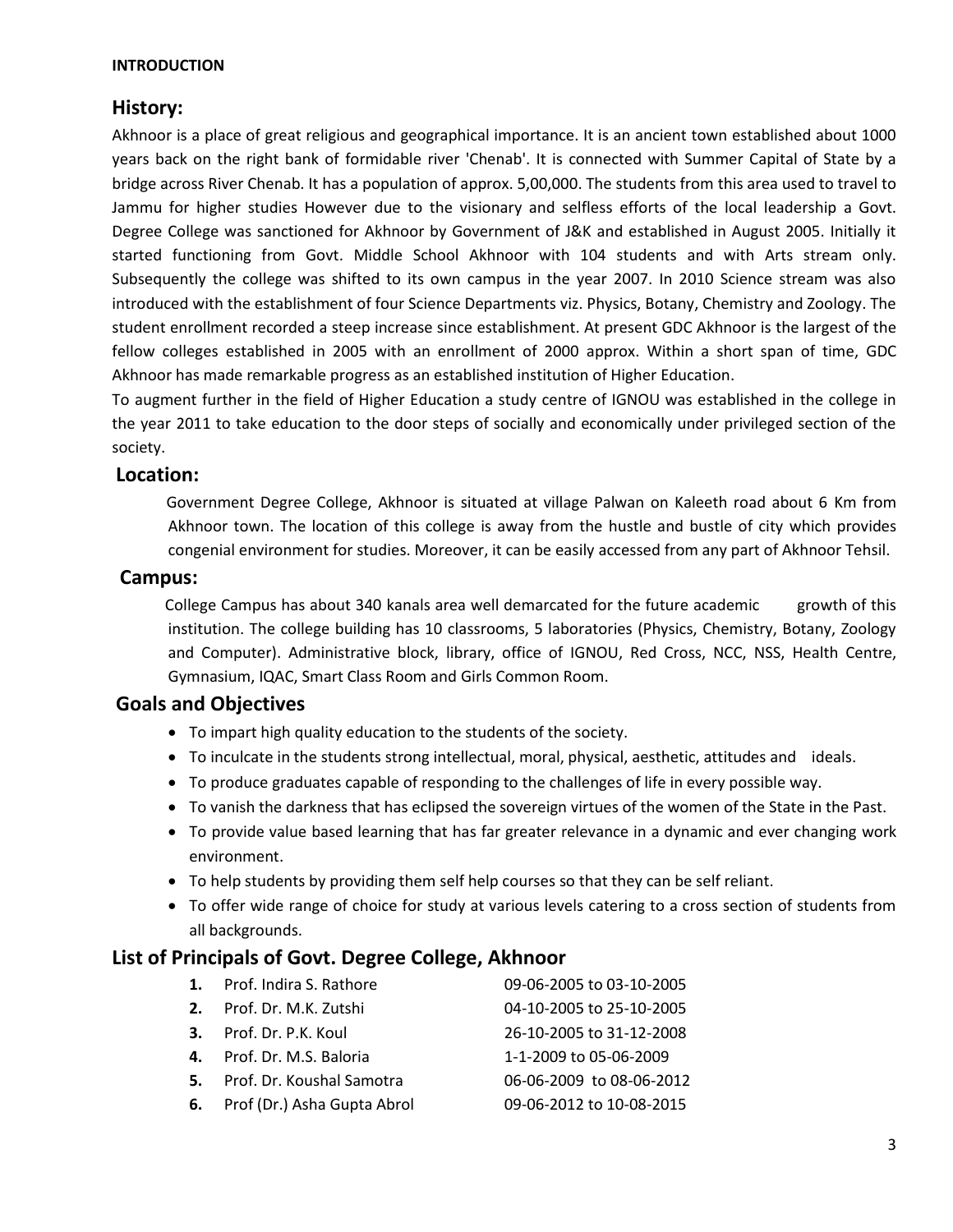- **7.** Prof (Dr.) S.P. Sharma 10-08-2015 to 26-04-2017
- **8.** Prof. (Dr.) Anil Gupta 06-05-2017 to till date

## **Academics**

 The college functions to impart higher education in three streams (Arts & Humanities, Science and Commerce).

## **Academic Calendar (2016-2017)**

| Commencement of class work                  | 16th July                                    |
|---------------------------------------------|----------------------------------------------|
| Home Assignment                             | Sem V Sept. & Sem VI March respectively      |
| Internal Assessment Test of Sem I, III & V  | 1st Week of October                          |
| Internal Assessment Test of Sem II, IV & VI | 1st Week of April                            |
| Pooja Holidays                              | One day before and two days after Diwali     |
| <b>Winter Vacations</b>                     | 26th Dec. to 4th January                     |
| Internal Practical Examination              | Before commencement of Examination           |
| <b>External Practical Examination</b>       | Before or after commencement of Examination. |
| Holi Breaks                                 | 2 days before Holi                           |
| <b>Summer Break</b>                         | 1st June to 15th July                        |

#### **Curriculum Activities Calendar**

| August -          | Independence Day Celebration                                               |
|-------------------|----------------------------------------------------------------------------|
|                   | Intra College Talent hunt                                                  |
|                   | National Sports day                                                        |
| September -       | <b>Teachers Day Celebration</b>                                            |
|                   | World Literacy Day                                                         |
|                   | World Ozone Day                                                            |
|                   | <b>World Tourism Day</b>                                                   |
|                   | Activities under Display your Talent                                       |
|                   | Lecture Series from outside Faculty (every month)                          |
| October -         | Gandhi Jayanti Celebration (Inter College Debate/Symposium)                |
|                   | Participation for Display your talent organized by the University of Jammu |
|                   | World Food Day                                                             |
|                   | <b>National Integration Day</b>                                            |
| November -        | <b>College Picnic</b>                                                      |
|                   | Subject Tour / Botany, EVS, Zoology                                        |
| December -        | World AIDS Day                                                             |
|                   | <b>Educational Tour</b>                                                    |
|                   | National Youth day                                                         |
| January -         | Lohri Celebration, Extension Lectures                                      |
| February -        | Annual Day Celebration, Farewell Function                                  |
| March/April/May - | Women's Day                                                                |
|                   | Women's Empowerment Day                                                    |
|                   | World Health Day                                                           |
|                   | Earth Day                                                                  |
|                   | <b>World Technology Day</b>                                                |
|                   | Internal Assessment (B.A/B.Sc./B.Com Semester I, II, III, IV, V, VI)       |

**1)** For Sem I,II,III & IV – 20% of each theory paper shall be reserved for Internal Assessment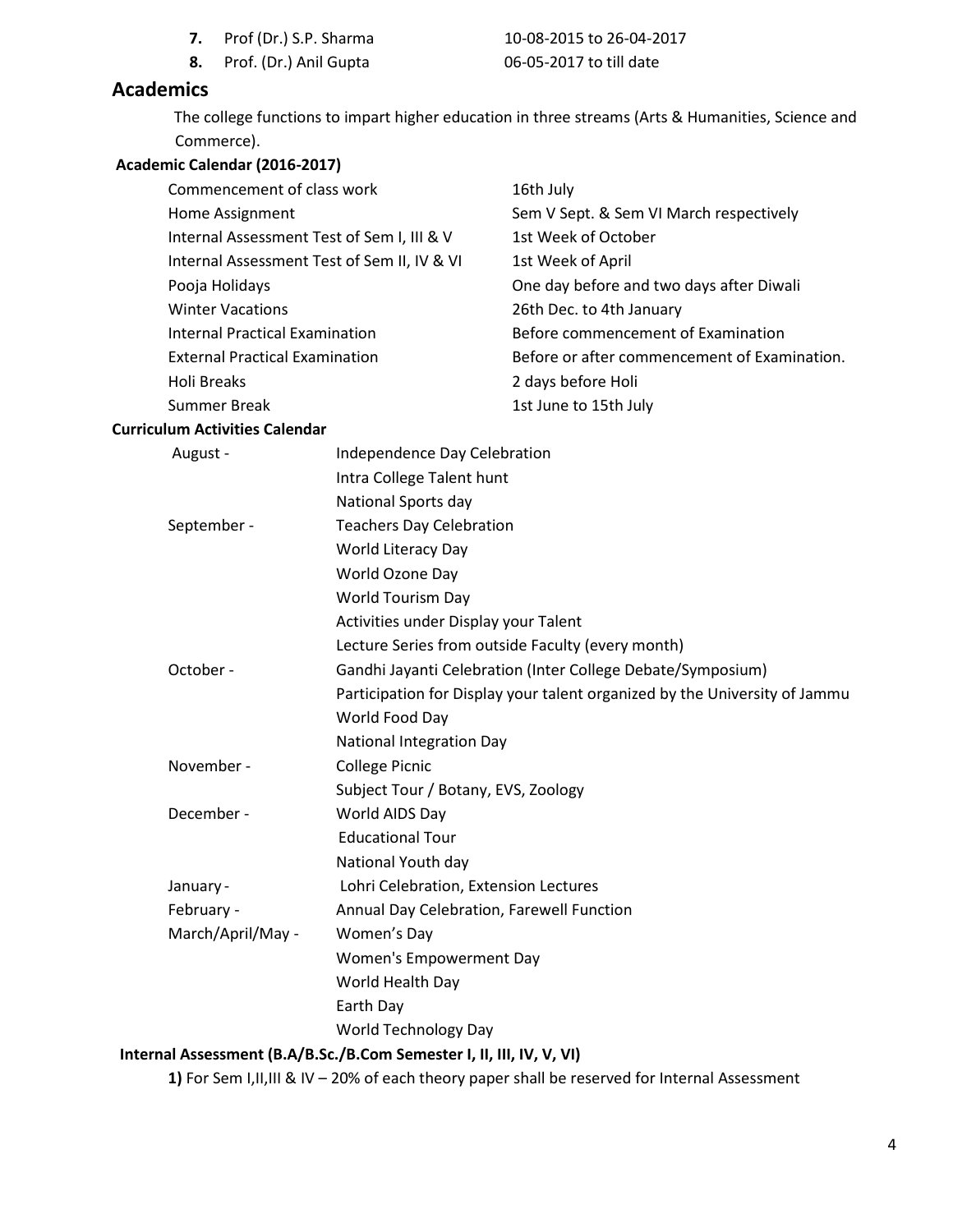**2)** For Sem V & VI - 20 marks reserved for internal assessment, 50% of the marks shall be for an internal assessment test and 50% of marks shall be for home assignment.

## **Rules for Internal Assessment**

## *i) Regularity of attendance*

A student must attend not less than 75% of the total lectures delivered during the semester or else he/she won't be permitted to appear in the examination.

**ii)** A student has to pass in the internal assessment separately in each subject. Students failing to avail the first opportunity to appear in the internal assessment test will be granted a second chance subject to a review of their applications by the concerned committee under University Internal Assessment rules.

## **Internal Assessment (Practical's)**

 **1.** Marks out of 5 for regularity of attendance shall be awarded according to the following scale

- Below 75% of the total number of lectures delivered Shortage
- From 75% to 80% of the total number of lectures delivered 2 Marks
- From 80 to 85% of the total number of lectures delivered 3 Marks
- Above 85% to 90% of the total number of lectures delivered 4 Marks
- Above 90% of the total number of lectures delivered 5 Marks

 **2.** 50% marks in the practical at all levels are reserved for Internal Assessment. In practical classes, assessment of a student shall be made on the basis of his/her daily performance.

## **1. Admission**

 Admission to the B.A./B.Sc./B.Com Ist, IInd, IIIrd, IVth, Vth & VIth Semester will be made as per the statues laid down by the University of Jammu in Arts & Humanities, Science and Commerce stream in following combinations :-

## **1.1 Subject Combinations of Core courses as per CBCS system of different groups.**

According to the University rules, a candidate seeking admission in B.A./B.Sc./B.Com./Computer Application Sem I & II shall be required to take up Communication English/Hindi/Dogri and EVS as one of the compulsory subjects and three elective subjects from any of the below mentioned subjects combination available

## **A. Medical**

## **Combinations**

Botany Chemistry Zoology

## **B. Non- Medical**

**Chemistry Physics Mathematics** 

## **C. B.Sc. with Computer Applications**

Physics Mathematics Computer Application

## **D. Commerce**

English/Hindi/Dogri Financial Accounting Business Organization and Management

## **E. B.A. with Computer Applications**

| English/Hindi/Dogri | Mathematics         | <b>Computer Application</b> |
|---------------------|---------------------|-----------------------------|
| English/Hindi/Dogri | <b>Applied Math</b> | <b>Computer Application</b> |
| English/Hindi/Dogri | Economics           | <b>Computer Application</b> |
| English/Hindi/Dogri | Education           | <b>Computer Application</b> |
| F. Arts             |                     |                             |
| English/Hindi/Dogri | Education           | <b>Mathematics</b>          |
| English/Hindi/Dogri | Education           | <b>Applied Math</b>         |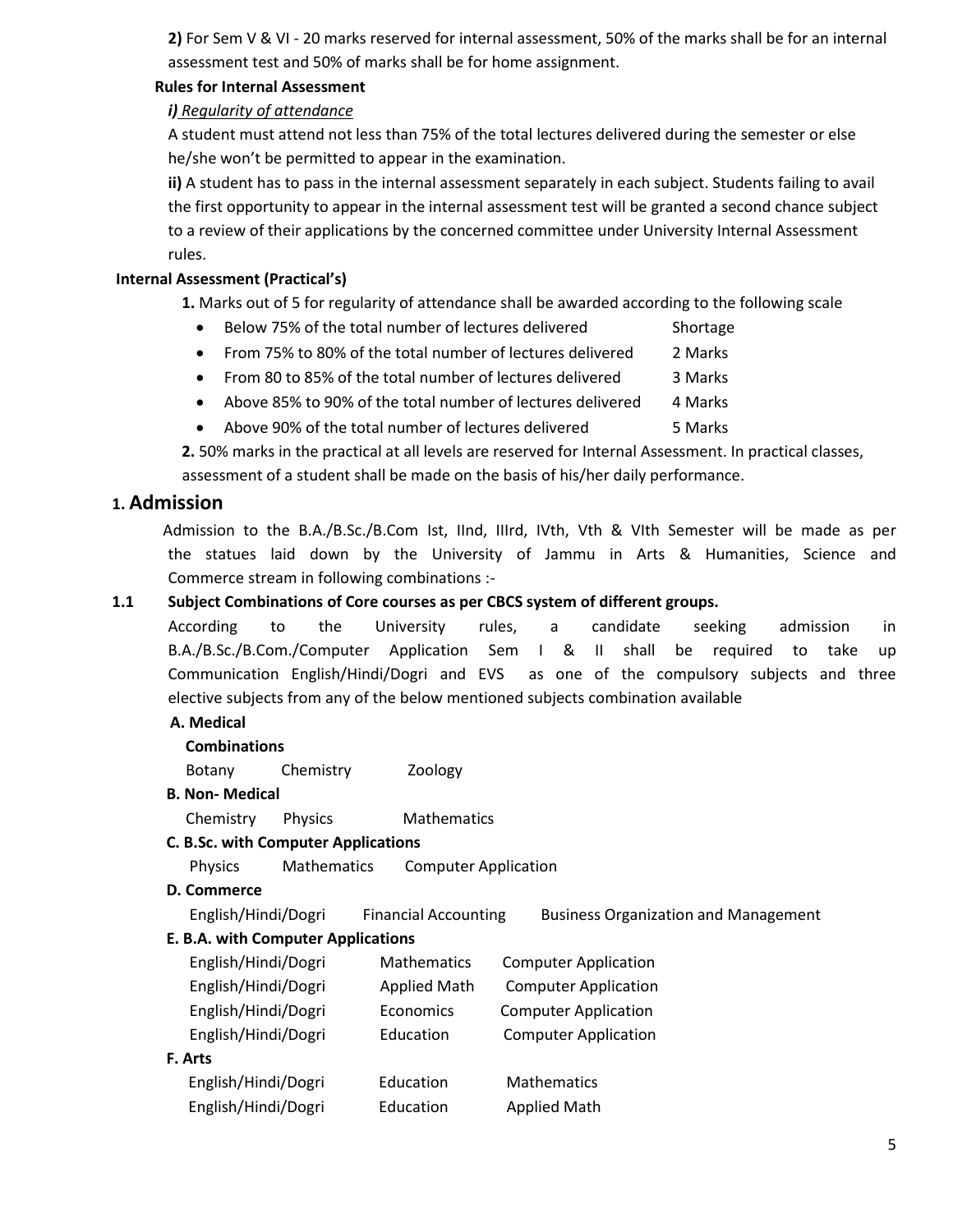|                     | English/Hindi/Dogri        |          | Education                    | Economics           |                          |  |
|---------------------|----------------------------|----------|------------------------------|---------------------|--------------------------|--|
|                     | English/Hindi/Dogri        |          | Education                    |                     | <b>Political Science</b> |  |
|                     | English/Hindi/Dogri        |          | Education                    | Sanskrit            |                          |  |
|                     | English/Hindi/Dogri        |          | Education                    | History             |                          |  |
|                     | English/Hindi/Dogri        |          | History                      |                     | <b>Political Science</b> |  |
|                     | English/Hindi/Dogri        |          | Economics                    |                     | <b>Political Science</b> |  |
|                     | English/Hindi/Dogri        |          | Economics                    | Math                |                          |  |
|                     | English/Hindi/Dogri        |          | Economics                    | <b>Applied Math</b> |                          |  |
|                     | English/Hindi/Dogri        |          | Education                    | Sociology           |                          |  |
|                     | English/Hindi/Dogri        |          | Education                    | Philosophy          |                          |  |
|                     | English/Hindi/Dogri        |          | <b>Political Science</b>     | Sociology           |                          |  |
|                     | English/Hindi/Dogri        |          | Economics                    | Sociology           |                          |  |
| English/Hindi/Dogri |                            |          | Philosophy                   | Sociology           |                          |  |
|                     | English/Hindi/Dogri        |          | History                      | Sociology           |                          |  |
|                     | English/Hindi/Dogri        |          | History                      | Philosophy          |                          |  |
|                     | English/Hindi/Dogri        |          | <b>Political Science</b>     | Philosophy          |                          |  |
|                     | English/Hindi/Dogri        |          | Economics                    | Philosophy          |                          |  |
|                     | <b>Groups and Capacity</b> |          |                              |                     |                          |  |
|                     | <b>Group Name</b>          | Capacity | <b>Group Name</b>            |                     | Capacity                 |  |
|                     | <b>B.Sc Medical</b>        | 100      | Computer                     |                     | 100 (Sc. 70 + Art 30)    |  |
|                     | Non Medical                | 100      | Commerce                     |                     | 80                       |  |
|                     |                            |          | <b>Arts &amp; Humanities</b> |                     | 600                      |  |
|                     |                            |          |                              |                     |                          |  |

#### **1.2 Admission Procedure**

 The date and schedule of admission to B.A./B.Sc./B.Com/Computer Application Semester shall be notified in accordance with the directives issued by the University of Jammu, Jammu. Choice Board Credit System (CBCS) at UG level has already introduced from the last academic session i.e. 2016-17. Based on this, the Subject Combinations in B.Sc./B.A/B.Com/Computer Application Sem.-I to VI are as follows:-

## **DETAILS OF COURSES FOR UNDERGRADUATE CBCS PROGRAMME (B.SC./BCA/B.SC(Home Science))**

| Semester I                                                             |                                                                                              |                                                | <b>Total Credits: 22</b>                    |
|------------------------------------------------------------------------|----------------------------------------------------------------------------------------------|------------------------------------------------|---------------------------------------------|
| <b>CORE COURSES(C)</b>                                                 | <b>ABILITY ENHANCEMENT</b><br><b>COMPULSORY</b><br><b>COURSE(AECC)</b>                       | <b>SKILL ENHANCEMENT</b><br><b>COURSE(SEC)</b> | <b>ELECTIVE DISCIPLINE</b><br>SPECIFIC(DSE) |
| C1<br>C <sub>2</sub>                                                   | AECC1A<br>(Communication                                                                     |                                                |                                             |
| C <sub>3</sub><br>[6 credits each]                                     | English/Hindi/MIL)<br>[2 credits]<br>AECC 2A(EVS)<br>[2 credits]                             |                                                |                                             |
| Semester II                                                            |                                                                                              |                                                | <b>Total Credits: 22</b>                    |
| <b>CORE COURSES(C)</b>                                                 | <b>ABILITY ENHANCEMENT</b><br><b>COMPULSORY</b><br><b>COURSE(AECC)</b>                       | <b>SKILL ENHANCEMENT</b><br><b>COURSE(SEC)</b> | <b>ELECTIVE DISCIPLINE</b><br>SPECIFIC(DSE) |
| C <sub>4</sub><br>C <sub>5</sub><br>C <sub>6</sub><br>[6 credits each] | AECC1B<br>(Communication<br>English/Hindi/MIL)<br>[2 credits]<br>AECC 2B(EVS)<br>[2 credits] |                                                |                                             |
| Semester III                                                           |                                                                                              |                                                | <b>Total Credits: 24</b>                    |
| <b>CORE COURSES(C)</b>                                                 | <b>ABILITY ENHANCEMENT</b><br><b>COMPULSORY</b>                                              | <b>SKILL ENHANCEMENT</b><br><b>COURSE(SEC)</b> | <b>ELECTIVE DISCIPLINE</b><br>SPECIFIC(DSE) |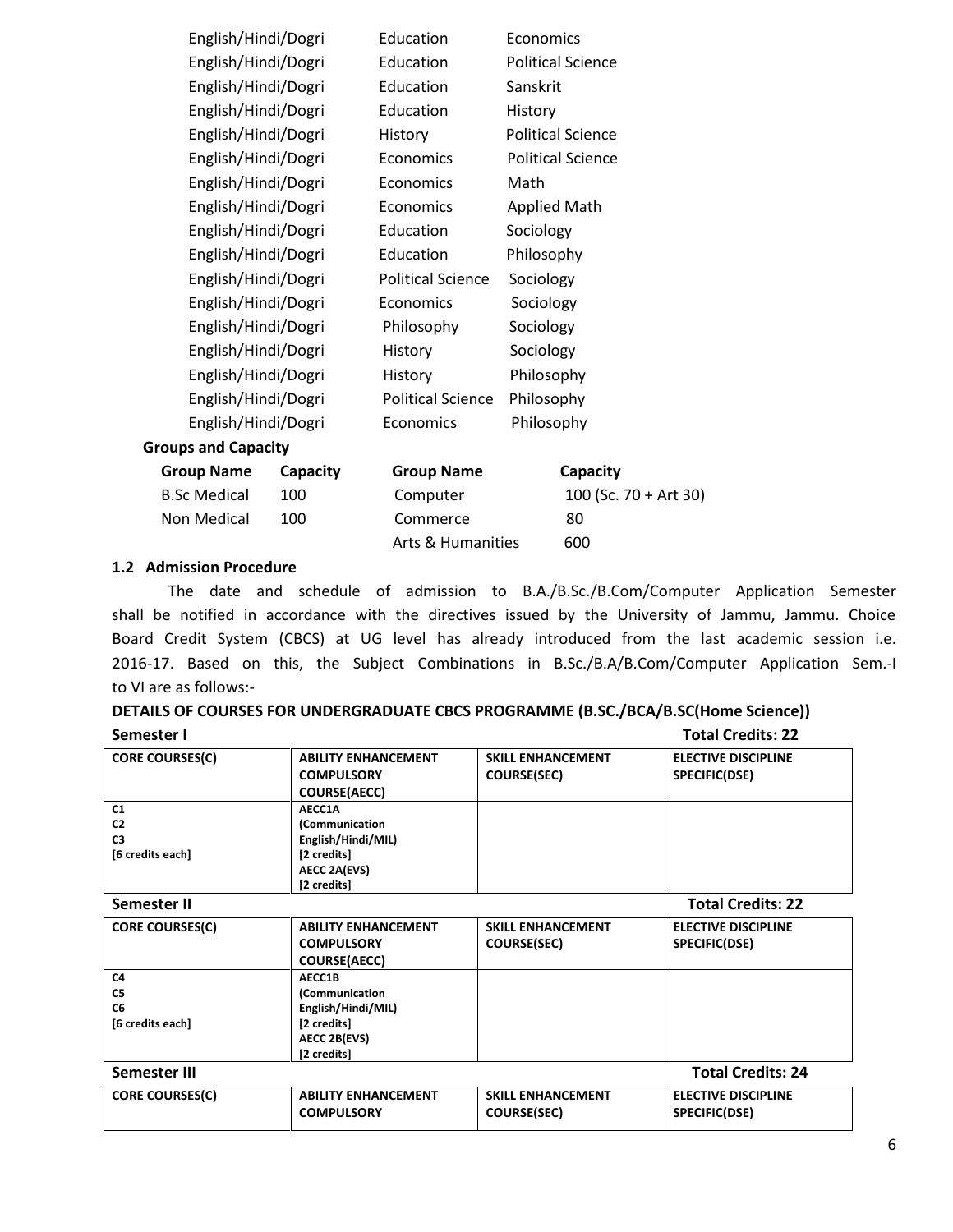|                    | <b>COURSE(AECC)</b> |                  |                          |
|--------------------|---------------------|------------------|--------------------------|
|                    |                     |                  |                          |
| C7                 |                     | SEC <sub>1</sub> | DSE <sub>1</sub>         |
| C8                 |                     |                  |                          |
| C9                 |                     | [2 credits]      | [4 credits]              |
| [6 credits each]   |                     |                  |                          |
| <b>Semester IV</b> |                     |                  | <b>Total Credits: 24</b> |

| <b>CORE COURSES(C)</b> | <b>ABILITY ENHANCEMENT</b><br><b>COMPULSORY</b><br><b>COURSE(AECC)</b> | <b>SKILL ENHANCEMENT</b><br><b>COURSE(SEC)</b> | <b>ELECTIVE DISCIPLINE</b><br>SPECIFIC(DSE) |
|------------------------|------------------------------------------------------------------------|------------------------------------------------|---------------------------------------------|
| C <sub>10</sub>        |                                                                        | SEC <sub>2</sub>                               | DSE <sub>2</sub>                            |
| C <sub>11</sub>        |                                                                        |                                                |                                             |
| C12                    |                                                                        | [2 credits]                                    | [4 credits]                                 |
| [6 credits each]       |                                                                        |                                                |                                             |

#### **Semester V Total Credits: 24**

| <b>CORE COURSES(C)</b> | <b>ABILITY ENHANCEMENT</b><br><b>COMPULSORY</b> | <b>SKILL ENHANCEMENT</b><br><b>COURSE(SEC)</b> | <b>ELECTIVE DISCIPLINE</b><br>SPECIFIC(DSE) |
|------------------------|-------------------------------------------------|------------------------------------------------|---------------------------------------------|
|                        | <b>COURSE(AECC)</b>                             |                                                |                                             |
| C13                    |                                                 | SEC <sub>3</sub>                               | DSE <sub>3</sub>                            |
| C <sub>14</sub>        |                                                 |                                                |                                             |
| C15                    |                                                 | [2 credits]                                    | [4 credits]                                 |
| [6 credits each]       |                                                 |                                                |                                             |
| Semester VI            |                                                 |                                                | <b>Total Credits: 24</b>                    |
| <b>CORE COURSES(C)</b> | <b>ABILITY ENHANCEMENT</b>                      | <b>SKILL ENHANCEMENT</b>                       | <b>ELECTIVE DISCIPLINE</b>                  |
|                        | <b>COMPULSORY</b>                               | <b>COURSE(SEC)</b>                             | SPECIFIC(DSE)                               |
|                        | <b>COURSE(AECC)</b>                             |                                                |                                             |
| C16                    |                                                 | SEC <sub>4</sub>                               | DSE <sub>4</sub>                            |
| C <sub>17</sub>        |                                                 |                                                |                                             |
| C18                    |                                                 | [2 credits]                                    | [4 credits]                                 |
| [6 credits each]       |                                                 |                                                |                                             |

## **Total credits (Semesters I-IV)= 22+22+24+24+24+24=140**

## **DETAILS OF COURSES FOR UNDERGRADUATE PROGRAMME UNDER CBCS (B.A./B.Com)**

**Semester I Total Credits: 22** 

| <b>CORE COURSES(C)</b>  | <b>ABILITY ENHANCEMENT</b>     | <b>SKILL ENHANCEMENT</b> | <b>ELECTIVE</b>   | <b>ELECTIVE</b> |
|-------------------------|--------------------------------|--------------------------|-------------------|-----------------|
|                         | <b>COMPULSORY COURSE(AECC)</b> | <b>COURSE(SEC)</b>       | <b>DISCIPLINE</b> | GENERIC(GE)     |
|                         |                                |                          | SPECIFIC(DSE)     |                 |
| C1(English/Hindi/MIL-1) | AECC1A                         |                          |                   |                 |
| C <sub>2</sub>          | (Communication                 |                          |                   |                 |
| C <sub>3</sub>          | English/Hindi/MIL)             |                          |                   |                 |
| [6 credits each]        | [2 credits]                    |                          |                   |                 |
|                         | <b>AECC 2A(EVS)</b>            |                          |                   |                 |
|                         | [2 credits]                    |                          |                   |                 |

| Semester II                                                         |                                                                                              |                                                |                                                       | <b>Total Credits: 22</b>       |  |  |
|---------------------------------------------------------------------|----------------------------------------------------------------------------------------------|------------------------------------------------|-------------------------------------------------------|--------------------------------|--|--|
| <b>CORE COURSES(C)</b>                                              | <b>ABILITY ENHANCEMENT</b><br><b>COMPULSORY COURSE(AECC)</b>                                 | <b>SKILL ENHANCEMENT</b><br><b>COURSE(SEC)</b> | <b>ELECTIVE</b><br><b>DISCIPLINE</b><br>SPECIFIC(DSE) | <b>ELECTIVE</b><br>GENERIC(GE) |  |  |
| C4(English/Hindi/MIL-1)<br>C5<br>C <sub>6</sub><br>[6 credits each] | AECC1B<br>(Communication<br>English/Hindi/MIL)<br>[2 credits]<br>AECC 2B(EVS)<br>[2 credits] |                                                |                                                       |                                |  |  |
| Semester III                                                        |                                                                                              |                                                | <b>Total Credits: 24</b>                              |                                |  |  |

| <b>CORE COURSES(C)</b>  | <b>ABILITY ENHANCEMENT</b>     | <b>SKILL ENHANCEMENT</b> | <b>ELECTIVE</b>   | <b>ELECTIVE</b>          |
|-------------------------|--------------------------------|--------------------------|-------------------|--------------------------|
|                         | <b>COMPULSORY COURSE(AECC)</b> | <b>COURSE(SEC)</b>       | <b>DISCIPLINE</b> | GENERIC(GE)              |
|                         |                                |                          | SPECIFIC(DSE)     |                          |
| C7(English/Hindi/MIL-3) |                                | SEC-1                    | DSE <sub>1</sub>  |                          |
| C8                      |                                |                          |                   |                          |
| C <sub>9</sub>          |                                | [2 credits]              | [4 credits]       |                          |
| [6 credits each]        |                                |                          |                   |                          |
| <b>Semester IV</b>      |                                |                          |                   | <b>Total Credits: 24</b> |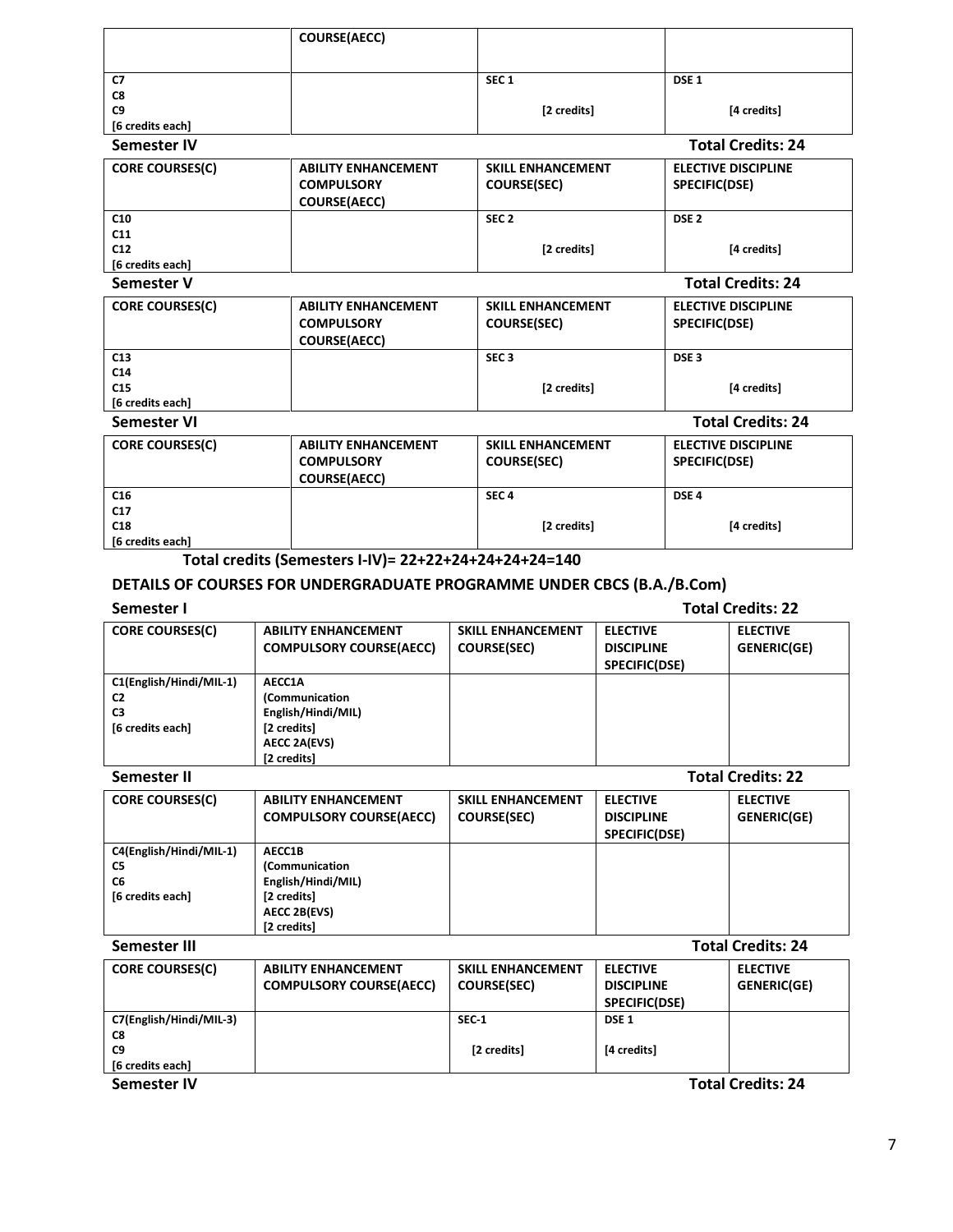| <b>CORE COURSES(C)</b>   | <b>ABILITY ENHANCEMENT</b>     | <b>SKILL ENHANCEMENT</b> | <b>ELECTIVE</b>   | <b>ELECTIVE</b>          |
|--------------------------|--------------------------------|--------------------------|-------------------|--------------------------|
|                          | <b>COMPULSORY COURSE(AECC)</b> | COURSE(SEC)              | <b>DISCIPLINE</b> | GENERIC(GE)              |
|                          |                                |                          | SPECIFIC(DSE)     |                          |
| C10(English/Hindi/MIL-4) |                                | SEC-2                    | DSE <sub>2</sub>  |                          |
| C11                      |                                |                          |                   |                          |
| C12                      |                                | [2 credits]              | [4 credits]       |                          |
| [6 credits each]         |                                |                          |                   |                          |
| Semester V               |                                |                          |                   | <b>Total Credits: 22</b> |
| <b>CORE COURSES(C)</b>   | <b>ABILITY ENHANCEMENT</b>     | <b>SKILL ENHANCEMENT</b> | <b>ELECTIVE</b>   | <b>ELECTIVE</b>          |
|                          | <b>COMPULSORY COURSE(AECC)</b> | <b>COURSE(SEC)</b>       | <b>DISCIPLINE</b> | GENERIC(GE)              |
|                          |                                |                          | SPECIFIC(DSE)     |                          |
| C13(English/Hindi/MIL-4) |                                | SEC <sub>3</sub>         | DSE <sub>3</sub>  | GE <sub>1</sub>          |
| C <sub>14</sub>          |                                |                          |                   |                          |
| [6 credits each)         |                                | [2 credits]              | [4 credits]       | [4 credits]              |
|                          |                                |                          |                   |                          |
| Semester VI              |                                |                          |                   | <b>Total Credits: 22</b> |
| <b>CORE COURSES(C)</b>   | <b>ABILITY ENHANCEMENT</b>     | <b>SKILL ENHANCEMENT</b> | <b>ELECTIVE</b>   | <b>ELECTIVE</b>          |
|                          | <b>COMPULSORY COURSE(AECC)</b> | <b>COURSE(SEC)</b>       | <b>DISCIPLINE</b> | <b>GENERIC(GE)</b>       |
|                          |                                |                          | SPECIFIC(DSE)     |                          |
| C15                      |                                | SEC <sub>4</sub>         | DSE <sub>4</sub>  | GE <sub>2</sub>          |
| C <sub>16</sub>          |                                |                          |                   |                          |
| [6 credits each)         |                                | [2 credits]              | [4 credits]       | [4 credits]              |
|                          |                                |                          |                   |                          |

#### **Total credits (Semesters I-IV)= 22+22+24+24+22+22=136**

#### **Admission Rules:**

- Students having passed Higher secondary Part II (12th) from J&K Board of School Education or Central Board of School Education or Board recognized by University of Jammu are eligible for admission to B.A./B.Sc./B.com./Computer Application Semester-I.
- Students having State Subjects & children of Central Govt. Employees, Army & Paramilitary Personnel posted in J&K State can only seek admission in B.A/B.Sc./B.com./Computer Application Semester-I.
- Students seeking admission in B.A/B.Sc B.com./Computer Application Semester-I shall apply as per the schedule on a prescribed form which will be issued by University. They will attach one attested copy of the marks certificate of the Higher Secondary Part II or other equivalent examination with the application. They should mention their choices of Subject combination within a stream in order of their preferences as per the combinations available in the College.
- Change of the Subject/Stream is not permissible after Admission.
- On receipt of applications, a selection list shall be drawn on the basis of merit.
- Students belonging to reserved categories SC, ST, ALC, PH, OBC as listed in SRO 126 dated 28- 6-2004 shall get additional weightage of 5% marks (i.e. 30 marks out of total 600) and these 30 marks shall be added to the total marks secured by the candidate provided he/she submits an attested copy of the relevant certificate issued by competent authority with the application form.
- A merit list of the candidate selected for the admission shall be displayed on the College Notice Board. The selected candidates shall then fill in the form and submit the proper application form. The form dully filled and signed by the parent/guardian shall be submitted to the College on or before the last date. The applicants who do not submit the application form with all the requisite certificates attached herewith or do not deposit the fee within the prescribed time limit shall be dropped from the merit list and the next meritorious applicant shall be considered for the admission. Subject to the availability of seats second and third merit list shall be displayed. This is subject to changes/modifications issued by the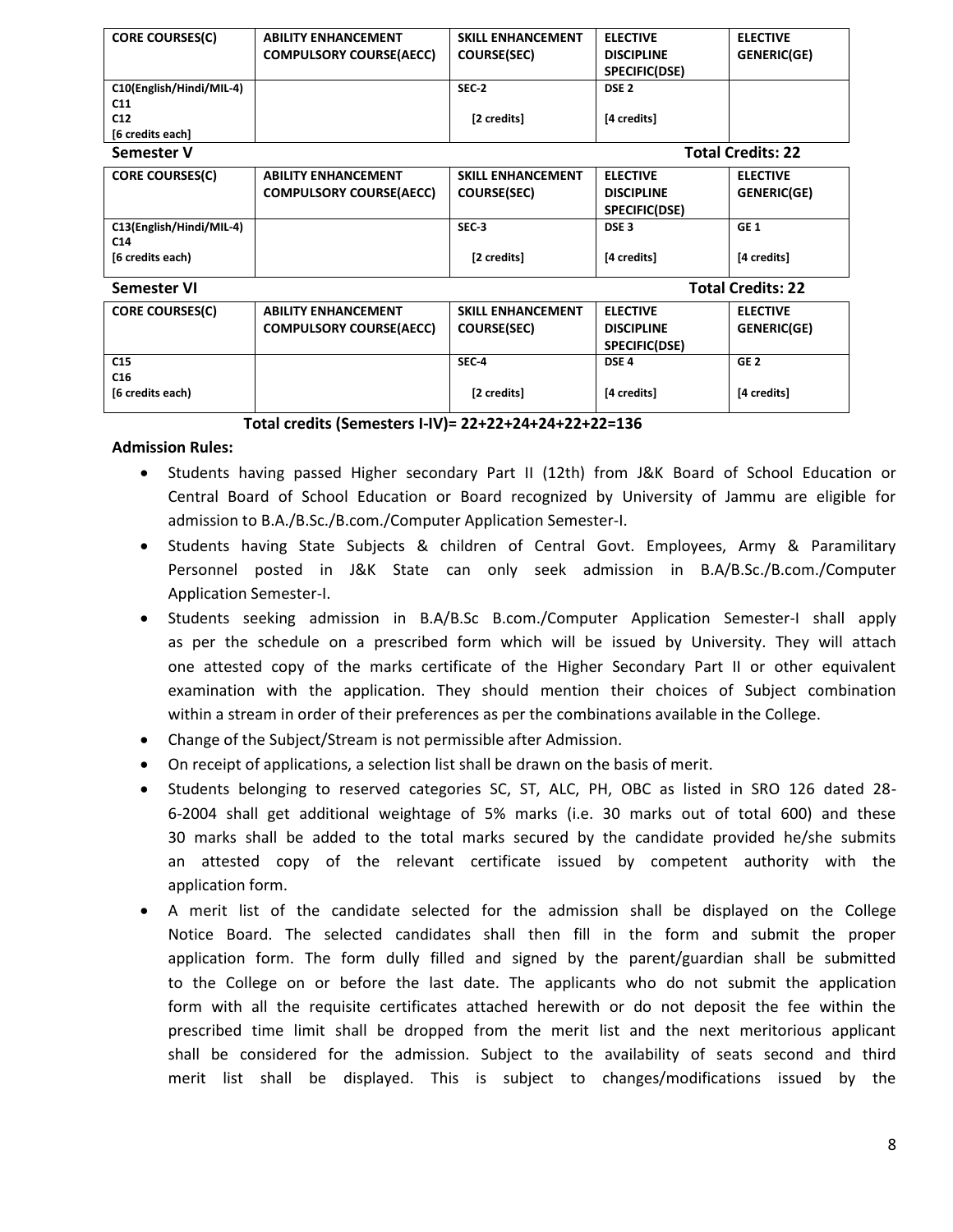Department/University from time to time. The Principal reserves the right to reject or accept the application for admission without assigning reason thereof.

## **1.3 Documents / Testimonials Required**

- Marks certificate of class last attended (original + 3 attested copies)
- D.O.B. certificate (original & two attested copies)
- Provisional certificate and one attested zerox copy (in original) issued by institutions last attended (J&K BOSE in case of private candidates)
- Character certificate (original) issued by Head of Institution last attended. In case of private candidates character certificate should be signed by a First Class Magistrate / S.H.O. Concerned.
- Three recent passport size photographs.
- Transfer certificate of father or guardian in case of wards (children) of Military or Paramilitary personnel or Central Government Employees.
- Reserve category certificate from the competent authority as Stated in SRO-294 & SRO126 (original & two attested copies)
- Migration Certificate for student of Boards/Universities other than J&K Board/University of Jammu.
- Candidate seeking admission must be accompanied by parents/guardian.
- Bank account Pass book on the name of student (Original + Photocopy) preferably that of J&K Bank.

### **1.4 Affidavit/Undertaking**

The following undertaking in the form of an affidavit on non-judicial stamp paper of Rs. 10/- attested by First Class Magistrate/Notary to be obtained from every selected candidate :-

I \_\_\_\_\_\_\_\_\_\_\_\_\_\_\_\_\_\_\_\_\_\_\_\_\_\_\_\_\_\_\_\_\_\_\_\_\_\_\_\_\_\_\_\_\_\_\_\_\_\_\_\_\_\_\_\_\_\_\_\_\_\_\_\_\_\_\_\_\_\_\_\_\_\_\_\_\_ S/o, D/o Sh. <u>Sh. East of the set of the set of the set of the set of the set of the set of the set of the set of the set of the set of the set of the set of the set of the set of the set of the set of the set of the set of the set</u>

- **1.** That I am seeking admission to B.A./B.Sc./B.Com/Computer Application in Govt. Degree College, Akhnoor for the academic session 2017-18 on the basis of my merit in the qualifying examination. (Higher Secondary Part-II)
- **2.** That I have not sought admission in any academic / professional/ technical/ Government/ Private Institution within or outside the State.
- **3.** That in case I seek admission or get selected to any academic/Professional/ Technical/ Government/ Private Institution, I shall immediately bring the fact to the notice of the College authorities and that I shall get myself discharged from the college before getting myself admitted to any of the above mentioned institutions.
- **4.** That I shall abide by the rules and norms of the institution in order to keep the decorum and discipline of the institution. I further undertake that I shall not misbehave/indulge in any unlawful and anti social activity and shall be liable to be punished up to the extent of the expulsion from the college in case I am found involved.
- **5.** That I have carefully read and understand the Law Prohibiting ragging and the directions of Hon'ble Supreme Court and Central/ State Government in this regard.
- **6.** That I have carefully understand UGC Regulations on curbing the Menace of ragging in Higher Educational institutions issued from time to time and are in force.
- **7.** That I am seeking provisional admission to B.A. Semester-I/III/IV in Govt. Degree College, Banihal with a clear understanding that my admission to B.A Semester-I/III/IV is provisional and is subject to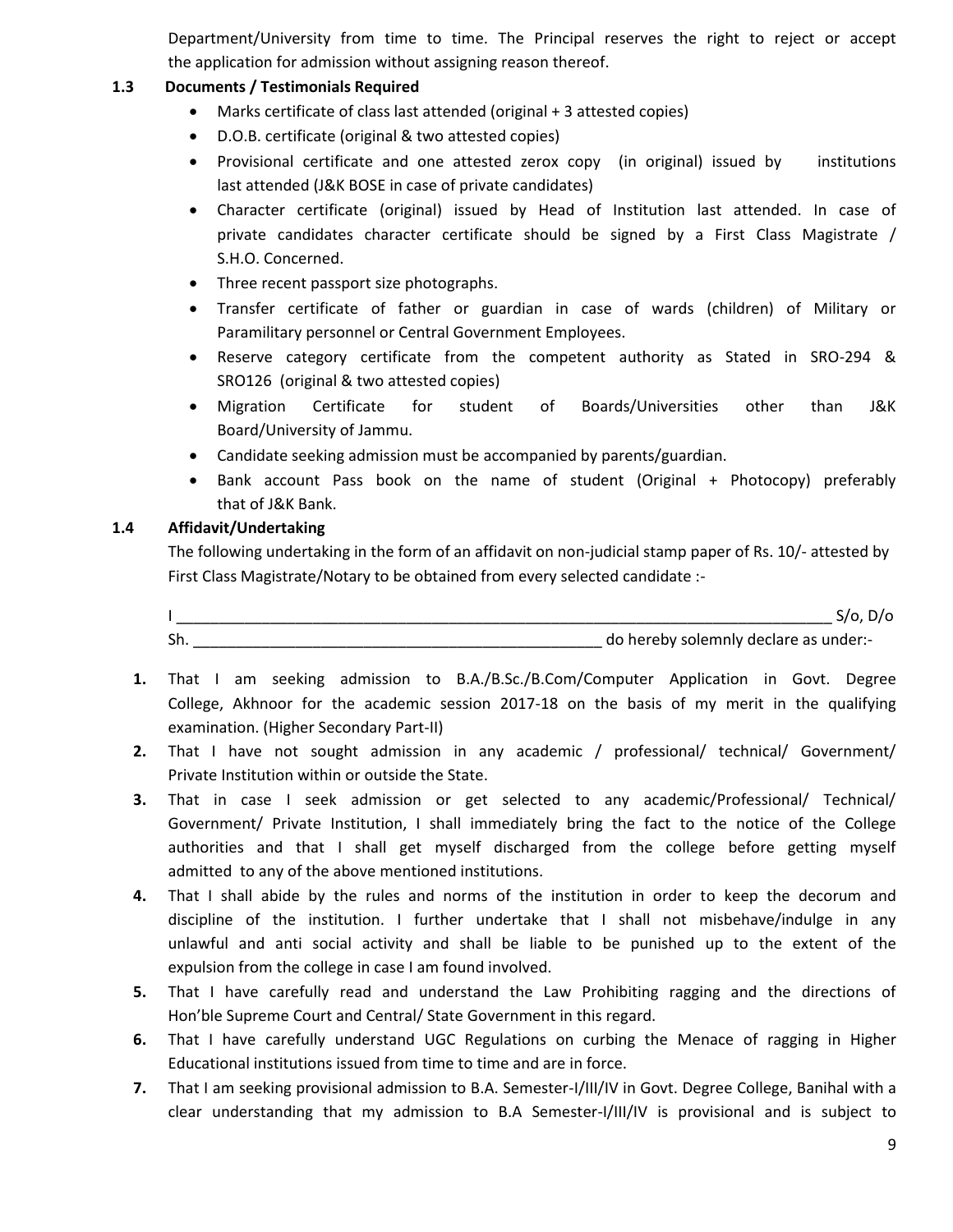confirmation on the issue of the certificate of eligibility by the University of Jammu, if for any reason whatsoever the university declines to issue the said certificate, my provisional admission will automatically stands cancelled.

| <b>Attesting Authority</b> | <b>Deponent</b> |
|----------------------------|-----------------|
|----------------------------|-----------------|

### **ONE YEAR GAP STUDENTS**

| S/O, D/O<br>do                                                                                           |
|----------------------------------------------------------------------------------------------------------|
| hereby solemnly declare as under:-                                                                       |
| 1. That I have passed my 10+2 examination during the session ____________________ as a Private Candidate |
| from<br>Board.                                                                                           |
| <b>2.</b> That I am seeking admission in Govt. Degree College, Akhnoor in class during the session       |
| 2017-18.                                                                                                 |
| <b>3.</b> That during the gap period, I was neither employed nor<br>sought admission<br>in.<br>anv       |
| academic/professional/government/private/technical institution.                                          |
|                                                                                                          |
| <b>Attesting Authority</b><br>Deponent                                                                   |

III. The following undertaking in the form of an affidavit (duly attested) in case of students who have passed Higher Secondary Part II or equivalent examination from a Board other than J&K Board.

|     |                                                                                                        |  |  |  |  |  | $S/O$ , | D/O                               |
|-----|--------------------------------------------------------------------------------------------------------|--|--|--|--|--|---------|-----------------------------------|
| Sh. |                                                                                                        |  |  |  |  |  |         | do hereby solemnly declare that I |
|     | am seeking Provisional admission to B.A./B.Sc. Part I in Govt. Degree College, Akhnoor with a clear    |  |  |  |  |  |         |                                   |
|     | understanding that my admission to class is Provisional and is subject to confirmation on the issue of |  |  |  |  |  |         |                                   |
|     | certificate of eligibility by the University. If for any reason whatsoever, the University declines to |  |  |  |  |  |         |                                   |
|     | issue the said certificate, my Provisional admission will automatically stand cancelled.               |  |  |  |  |  |         |                                   |

### **Attesting Authority Deponent**

### **IV. Anti-ragging Affidavits (Parent/Guardian)**

- **1.** I, Mr./ Mrs./ Ms. \_\_\_\_\_\_\_\_\_\_\_\_\_\_\_\_\_\_\_\_\_\_\_\_\_\_\_\_ (Full Name of Parent/ Guardian) Father/ Mother/ Guardian of (full name of student with admission/ registration/ enrolment number), having been admitted to (Name of the Institution) have received a copy of UGC Regulations on Curbing the Menace of Ragging in Higher Educational Institutions, 2009 (hereinafter called the 'Regulations') carefully read and fully understood the provisions contained in the said Regulations.
- **2.** I have, in particular perused clause 3 of the Regulations and am aware as to what constitutes ragging.
- **3.** I have also, in particular, perused class 7 and clause 9.1 of the Regulations and am fully aware of the penal and administrative action that is liable to be taken against my ward in case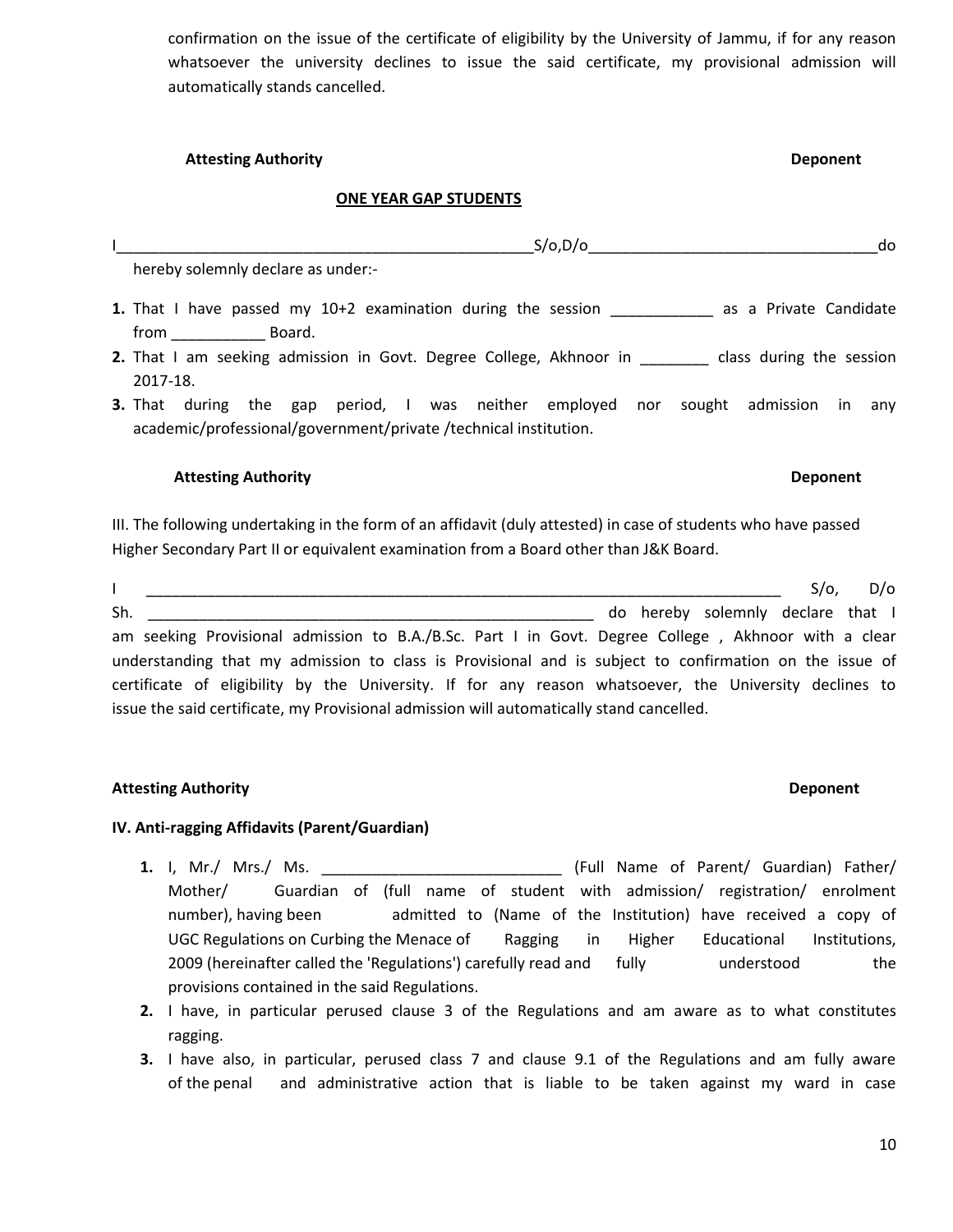he/she is found guilty of or abetting ragging, actively or passively, or being part of a conspiracy to promote ragging.

**4.** I hereby solemnly aver and undertake that:

a) My ward will not indulge in any behaviour or act that may be constituted as ragging under clause 3 of the Regulations.

b) My ward will not participate in or abet or propagate through any act of commission that may be constituted as ragging under clause 3 of the Regulations.

- **5.** I hereby affirm that, if found guilty of ragging, my ward is liable for punishment according to clause 9.1 of the Regulations, without prejudice to another criminal action that may be taken against my ward under any penal law for the time being in force.
- **6.** I hereby declare that my ward has not been expelled or debarred from admission in any institution in the country on account of being found guilty of, abetting or being part of a conspiracy to promote ragging; and further affirm, in case the declaration is found to be untrue, the admission of my ward is liable to be cancelled.

Declare this \_\_\_\_\_\_\_\_\_\_\_\_\_ day of \_\_\_\_\_\_\_\_\_\_\_\_\_\_\_\_\_\_\_\_\_ month of \_\_\_\_\_\_\_\_\_\_\_\_\_\_ year.

**Signature of deponent** 

## **VERIFICATION**

Verified that the contents of this affidavit are true to the best of my knowledge and no part of the affidavit is false and nothing has been concealed there in. Verified at (Place) \_\_\_\_\_\_\_\_\_\_\_\_\_ on this the \_\_\_\_\_\_\_\_\_\_\_\_\_\_\_\_ (Day) of \_\_\_\_\_\_\_\_\_\_\_\_\_ (Month) \_\_\_\_\_\_\_\_\_\_\_\_\_\_\_\_\_ (year)

Signature of the deponent

Solemnly affirmed and signed in my presence on this this day \_\_\_\_\_\_\_\_\_\_\_\_\_\_ (Month) \_\_\_\_\_\_\_\_\_\_\_\_\_\_\_\_\_ (year) after reading the contents of this affidavit.

**Note:** Admission Form complete in all respect of all the selected candidates will be scrutinized along with all the enclosures before they are granted admission. They shall deposit the Admission fee in the College office on or before the last fixed date.

## **2. Conduct inside College Campus UNIFORM FOR STUDENTS**

 **For Boys:** 

| Shirt | White colour (Simple in stitching with one Black strip on shoulders for Sem I & II;<br>Two Black strips on shoulders for Sem III & IV & Three Black Strips on shoulders<br>for Sem V & VI |
|-------|-------------------------------------------------------------------------------------------------------------------------------------------------------------------------------------------|
| Pent  | Black (Simple in stitching)                                                                                                                                                               |
| Coat  | <b>Black</b>                                                                                                                                                                              |

 **For Girls:**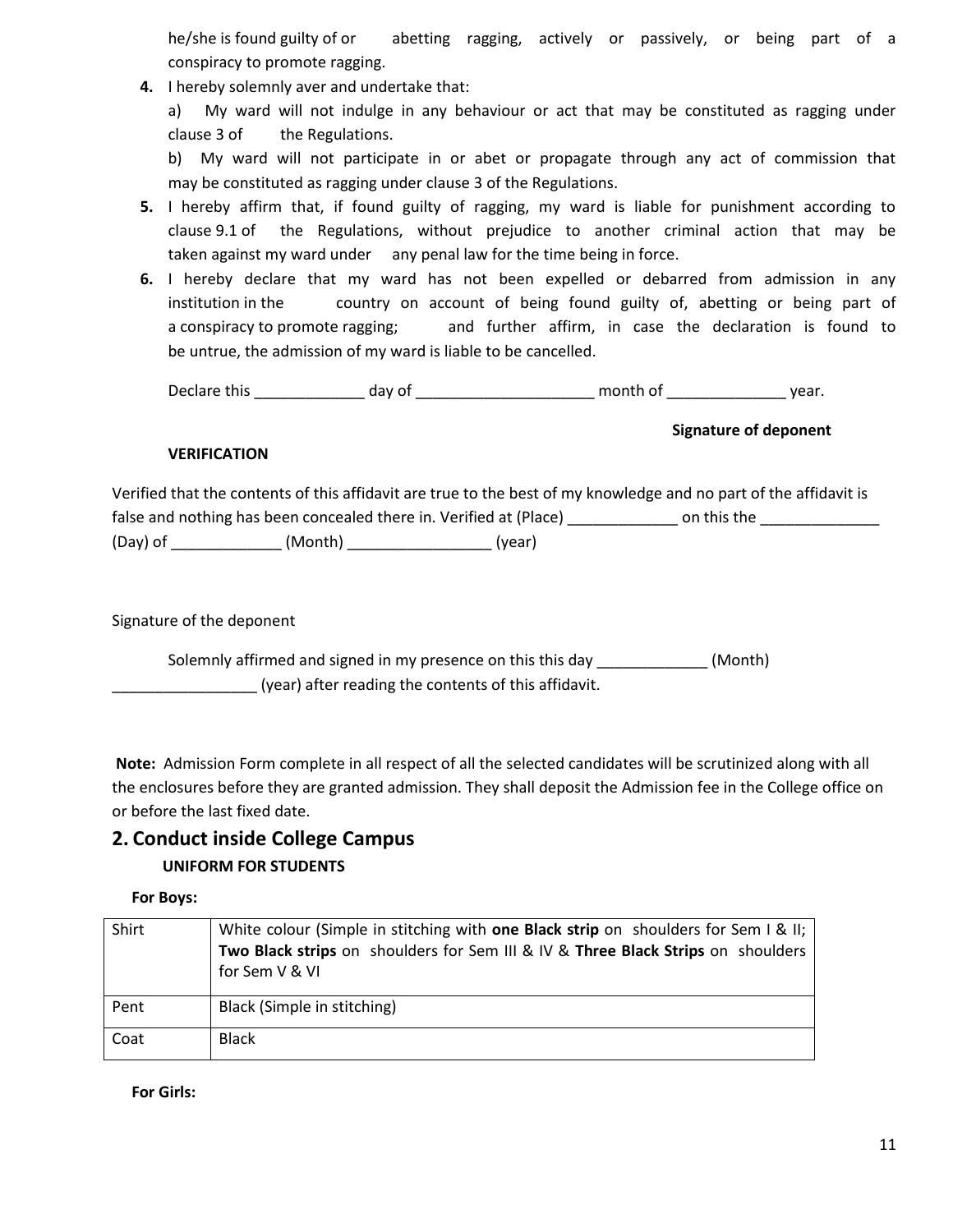| Shirt   | White colour (Simple in stitching with one Red strip on pleats of shirt for Sem I & II;<br>Two Red strips on pleats of shirt for Sem III & IV & Three Red Strips on pleats of<br>shirt for Sem V & VI |
|---------|-------------------------------------------------------------------------------------------------------------------------------------------------------------------------------------------------------|
| Salwar  | White (Simple in stitching)                                                                                                                                                                           |
| Dupatta | White                                                                                                                                                                                                 |
| Sweater | <b>Black</b>                                                                                                                                                                                          |

### **Rules:**

- Students are directed to remain punctual and regular in attendance.
- A student resulting to unfair means in the internal examination will be issued a Bad Character Certificate.
- Mobile phones are strictly banned in the College premises. Students should not carry mobile phones with them.
- Student must possess Identity cards issued by the College.
- Smoking or use of intoxicants is strictly prohibited. Defaulters will be punished.
- Students are directed not to damage the college property or deface the college building. Writing of graffite on the walls or sticking of posters is a cognizable offence.
- No outsider is allowed to enter the college without a valid reason.
- Students are directed to come in proper uniform to the college.
- No student should bring his/her friend/ relative to the college.
- A student cannot leave the college premises during working hours except in case of an emergency.
- A student desirous of withdrawing his/her name from the college rolls should submit an application countersigned by the parents/guardian of the student. The relevant certificate shall be issued only after the student clears all college dues. Such students shall in no case be readmitted during the same and in next academic session.
- As per the Govt. order No. HE/Gen/61/2001 dated 07-09-2001 fee once deposited will not be refunded.
- Strict action will be taken under rule by the college administration against the student found violating the above cited rules.
- The above rules may be changed, modified or suspended as and when required.

### **3. Facilities Available on the Campus**

### **3.1 College Library**

The college library is located in the heart of academic complex and is easily accessible to all the students. It is well equipped with a collection of more than 5,000 books comprising of text books, reference books, literary books, periodicals, novels, encyclopedia and journals. It is subscribing nearly all leading newspapers, magazine, journals for the students and staff of the college.

### **Library Rules**

- **1.** Books shall be issued to a student on production of Library Borrower's card which is issued to him/her at the start of the academic session by the Librarian.
- **2.** Books lost or damaged in any way shall have to be replaced by the borrower failing which double cost of the book shall be charged. The borrower should satisfy himself/herself about the sound condition of the book before leaving the counter. Books are issued for a period of 14 days only and a fine of Rs. 1/- per book shall be charged after the due date.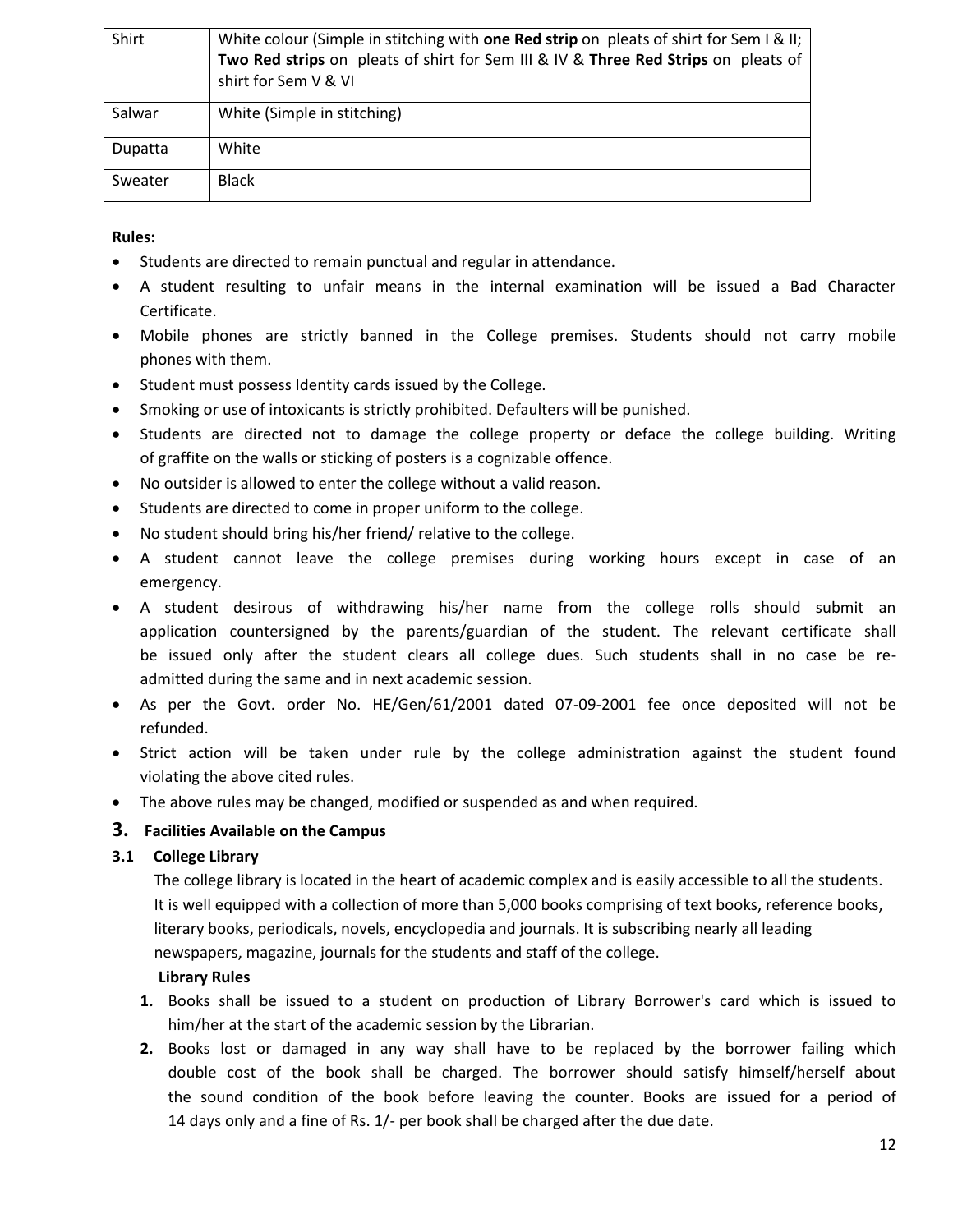- **3.** Reference books, rare books, books specially reserved and current periodicals will not be issued for use in homes. These can be consulted only within the library premises.
- **4.** Student can borrow two books from the library.
- **5.** Strict silence shall be observed in the Library and reading rooms. Students shall not take their personal books or belonging inside the library.
- **6.** Students appearing for the University examination shall surrender their Library Cards/Borrower's card before receiving Roll No. Slips. Students failing to surrender their cards at that time shall incur a fine of Rs. 100/-

#### **Identity Cards**

Every student on being admitted shall be issued an Identity card which he/she will carry on his/her person at all times and shall produce on demand, by any member of the college staff anywhere in the college premises. Every student has to put around the neck flexi I-Card provided by the college.

#### **3.2 Well Equipped Computer Lab:**

 The College has well equipped modern Laboratory for the students of Computer Application. It has 20 systems and provides computer literacy and internet access to students and staff.

#### **3.3 Smart Class Room**

 The College has developed a smart class room fully equipped with latest teaching aids such as multimedia projector, a fully functional public address system, slide projectors and with all kinds of latest gadgets conforming to national standards and Ist specifications.

The aim is to provide our students place where they can come & get acquainted with the latest teaching learning aids such as presentation by teachers, Guest lectures, Group Discussions etc.

#### **3.4 Girls common room**

Facility of Girls Common Room has been established in the college to enable the female students to make use of the facility during their vacant periods.

### **3.5 Health Centre:**

The college provides health care facilities to the students with the help of the local health care centres located at Village Sohal.

#### **3.6 Bus Facility**

The College has its own bus which provides to and fro facility to the college students at nominal rates. Students desirous of availing the bus facility can contact convener of the college bus committee.

#### **3.7. Sports & Physical Education**

 The academic atmosphere of the college attempts to nurture healthy mind in the students. The endeavours of the Department of Physical education is to give them a healthy body. Students are encouraged to participate in games at college as well as University level. The Sportspersons are provided with all necessary facilities like equipment, uniform, travelling allowance and refreshment for practice period and during the tournament period as well. In the tournament players are expected to be disciplined and highly punctual. For physical fitness a gymnasium has been installed inside the college. The construction of mini stadium with multi courts/grounds is in progress.

 2016-17 has been a bright Session of the College. As GDC Akhnoor participated in 16 different Games including both Men and Women that organized by directorate of Physical Education and Sports the following Games are mentioned below:- Cricket, Boxing, Kabaddi, Volleyball, Wt. Lifting, Wrestling, Kho-Kho, Yoga, Athletics, chess, Cross-country, Badminton Achievements.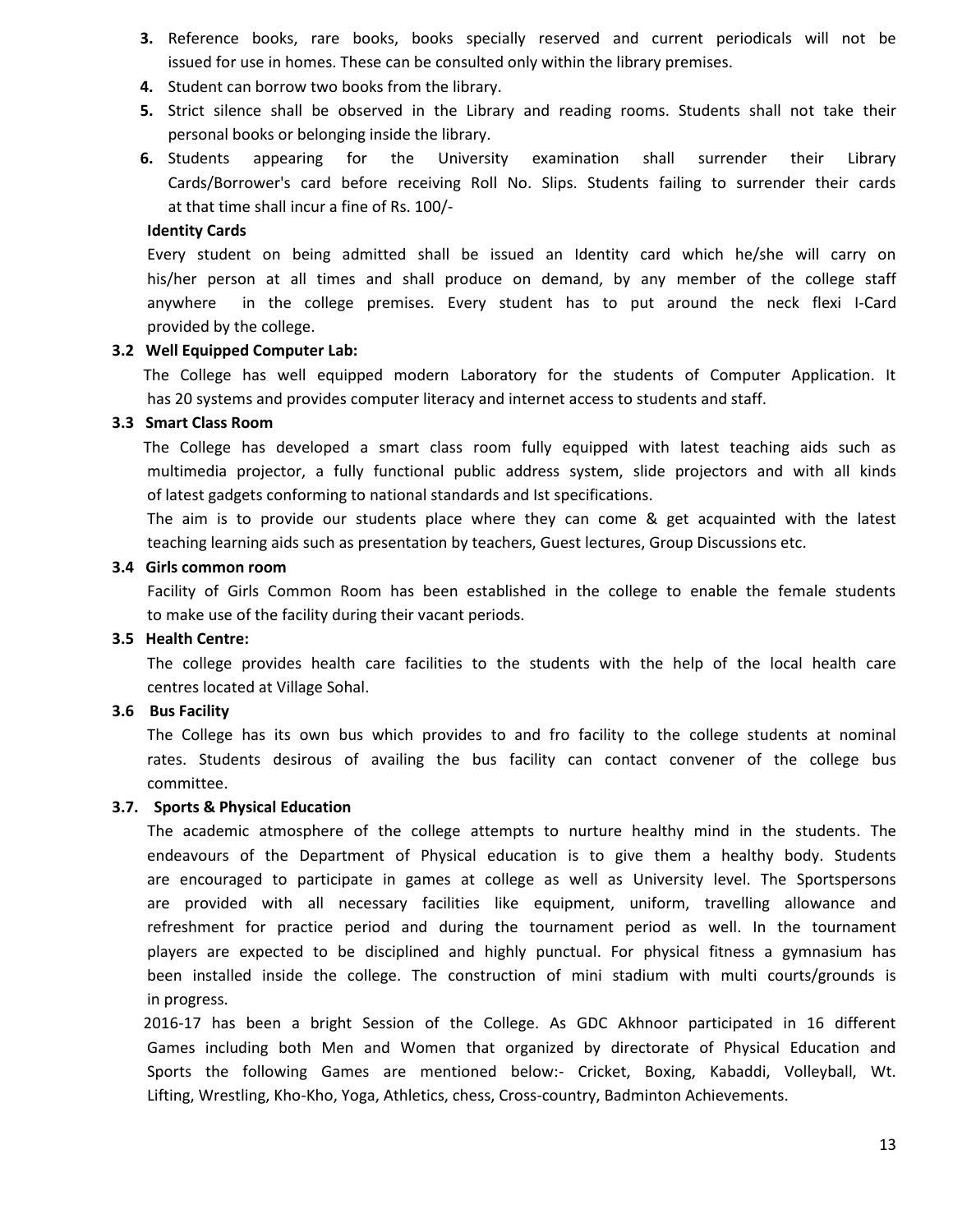

 **Uday Sharma B.Sc. Sem- IV (112) Gold & Silver Medal in Intercollegiate Wrestling** 



 **Sumit Sharma B.A Sem-IV (197) Gold medal in weight Lifting (Intercollegiate) & Bronze in Boxing** 



**Gautam Sharma B.A Sem-IV (568) Silver medals in Wrestling and Powerlifting (Intercollegiate)** 



 **Vishal Sharma B.A Sem- II (533) Silver in Wrestling (Intercollegiate)**



 **Vishal Sharma B.A Sem-II (533) Silver medal in Wrestling (Intercollegiate)**



 **Rahul Sharma B.A Sem-II (718) Bronze in Wrestling (Intercollegiate)** 



 **Sumeet Choudhary B.Sc. Sem-VI (69) Bronze in Boxing (Intercollegiate)** 



 **Shubam Sharma B.A Sem-VI (387) Silver medal in Wrestling (Intercollegiate)**

 **Arun Kumar NCC Cadet won Silver Medal in All India Trekking camp at Tirupati, Andhra Pradesh** 



 **Vishabjeet Singh B.A Sem-II (285) Bronze in Javel in throw (Intercollegiate)** 

 **Satyanand Sharma NCC Cadet won Silver Medal in All India Trekking camp at Tirupati, Andhra Pradesh** 



 **Rajan Sharma NCC Cadet won Silver Medal in All India Trekking camp at Tirupati, Andhra Pradesh** 



 **Sahil Kumar B.Sc. Sem- II (131) Volleyball National Championship**

 **Rashmi Singh B.Sc. Sem-II (19) 2nd Prize in Postermaking & 3rd Prize in clay modeling** 

### **NCC Girls**

- **1.** NCC cadets Preeti Sharma (B.A Sem IV), Lovely Verma (B.A Sem IV) and Bandana Kumari (B.A Sem IV) selected in firing competition held at New Delhi.
- **2.** 2. Cadets Ekta Devi (B.A Sem IV), kajal Sharma (B.A Sem IV), Sudesh Kumari (B.A Sem IV), Priya kumari (B.A Sem IV) and Roshini Devi (B.A Sem IV) attended T.S.C camp at New Delhi.
- **3.** Cadets Preeti Sharma and Neha Kumari attended NIC camp at Tezpur (Assam) and won silver Medal

#### **NCC Boys**

NCC cadets Arun kumar , Satyanand Sharma, Surinder Kumar and Rajan Sharma of B.A Sem II attended the all India Trekking camp at Tiruoati , Andhra Pradesh and won silver medal.

### **3.8 SCHOLARSHIP AND FINANCIAL ASSISTANCE**

There are scholarships for Schedule Castes, Schedules Tribes, Low Income Groups, other Social Castes, RBA, ALC, Frontier and Handicapped students. National Loan Scholarships and National Scholarships are awarded by the Govt. of India. Besides these, merit scholarships are also awarded to the deserving students of the college in addition to University scholarships awarded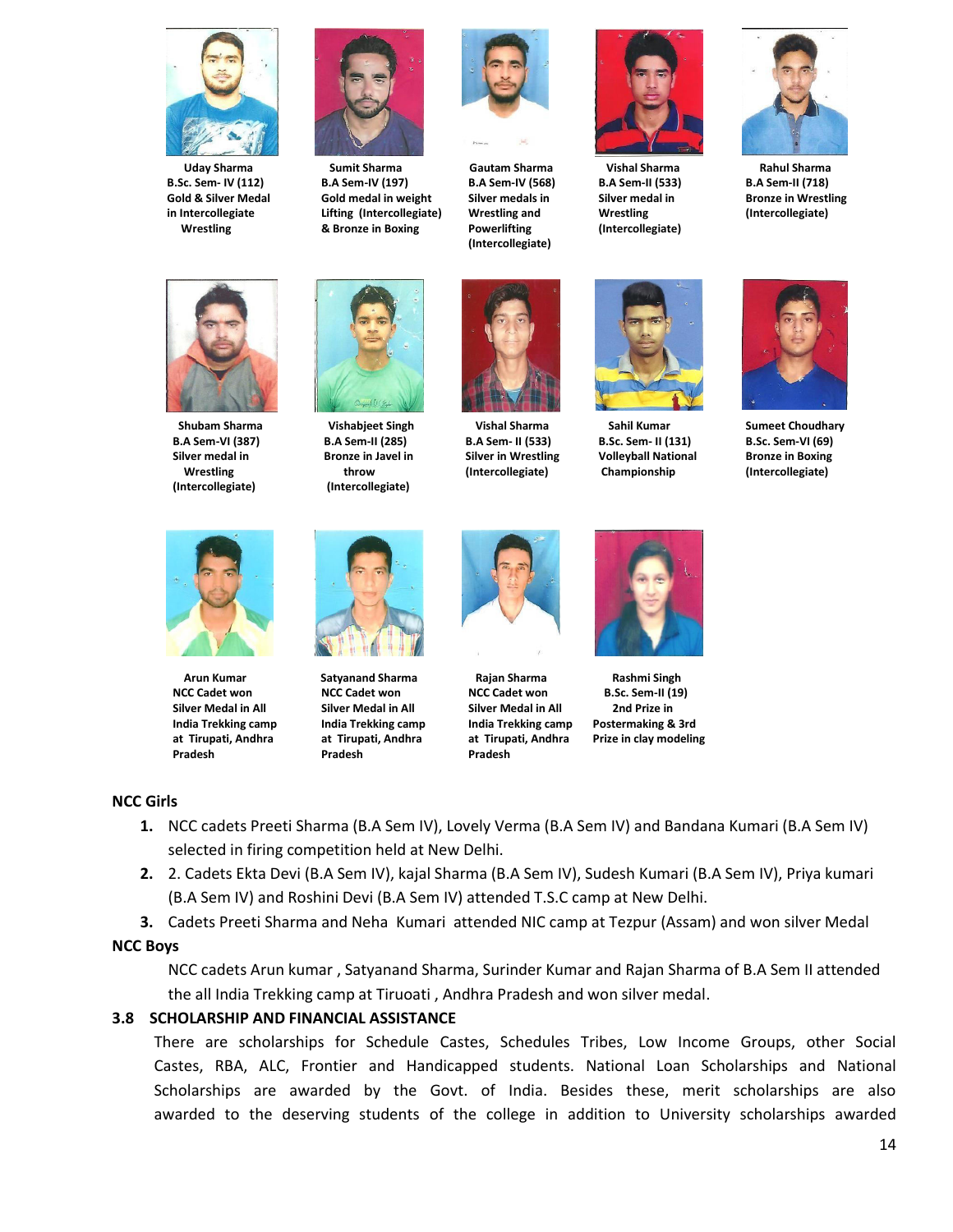by University of Jammu. Over and above all these scholarships, liberal help is given to the deserving students out of the Mutual Benefit Fund augmented by the State Govt. Grants and UGC Funds. The grant and continuance of the scholarships is subject to the following conditions:-

- **a)** Regular Attendance
- **b)** Satisfactory Conduct
- **c)** Production of Income Certificate
- **d)** Attested copy of the State Subject Certificate

Scholarships shall be drawn only for the following periods :

- **a)** Academic Session
- **b)** Sanctioned holidays and Sundays
- **c)** Permissible Leave.

A student applying for the scholarship is required to subject an application on a prescribed format which can be had from the college office:

The income certificate of the father/guardian should be issued by the Revenue Officer of not less than the rank of Tehsildar.

Parent/Guardian of the student applying for the scholarship must give an undertaking that in case his ward participates in strikes or any other subversive activity, he/she will refund the amount of the scholarship received, in one installment.

### **3.9 College Canteen:**

The College canteen is well furnished which caters students as well as staff of the college with neat and clean, fresh and hygienic food items at fair price.

### **3.10 Beautification of College Campus:**

A campus beautification committee consisting of faculty has been constituted which monitors the working of gardeners and safai-karamcharis. Posters and other printed material are used to create awareness among the students and the workers about the clean and pollution free environment. Recently the college has planted different varieties of ornamental trees for the beauty enhancement of the campus. In order to keep the campus clean and to look beautiful sticking of bills/posters is strictly banned.

## **4. Fee Structure**

### **A. Fee Structure of B.A/B.Sc./B.Com Sem-I and II**

| S.no. | <b>Fee</b>           | B.A   | <b>Non-Medical</b> | <b>Medical</b> | <b>B.Com</b> | B.Sc.    | <b>Arts</b> |
|-------|----------------------|-------|--------------------|----------------|--------------|----------|-------------|
|       |                      |       |                    |                |              | Computer | Computer    |
| 1.    | Govt. Fee            | 2250  | 2250               | 2250           | 2250         | 2250     | 2250        |
| 2.    | Science Lab<br>Fund  | Nil   | 170                | 220            | Nil          | 110      | 110         |
| 3.    | Computer lab<br>fund | Nil   | Nil                | Nil            | Nil          | 1900     | 1900        |
| 4.    | <b>EVS Fee</b>       | 170   | 170                | 170            | 170          | 170      | 170         |
|       | <b>Total</b>         | 2,420 | 2,590              | 2,640          | 2,420        | 4,430    | 4,430       |

### **B. Fee Structure of B.A/B.Sc./B.Com Sem-I and II**

| S.no. | Name of the | B.A | Non-           | <b>Medical</b> | <b>B.Com</b> | B.Sc.    | Arts     |
|-------|-------------|-----|----------------|----------------|--------------|----------|----------|
|       | fund        |     | <b>Medical</b> |                |              | Computer | Computer |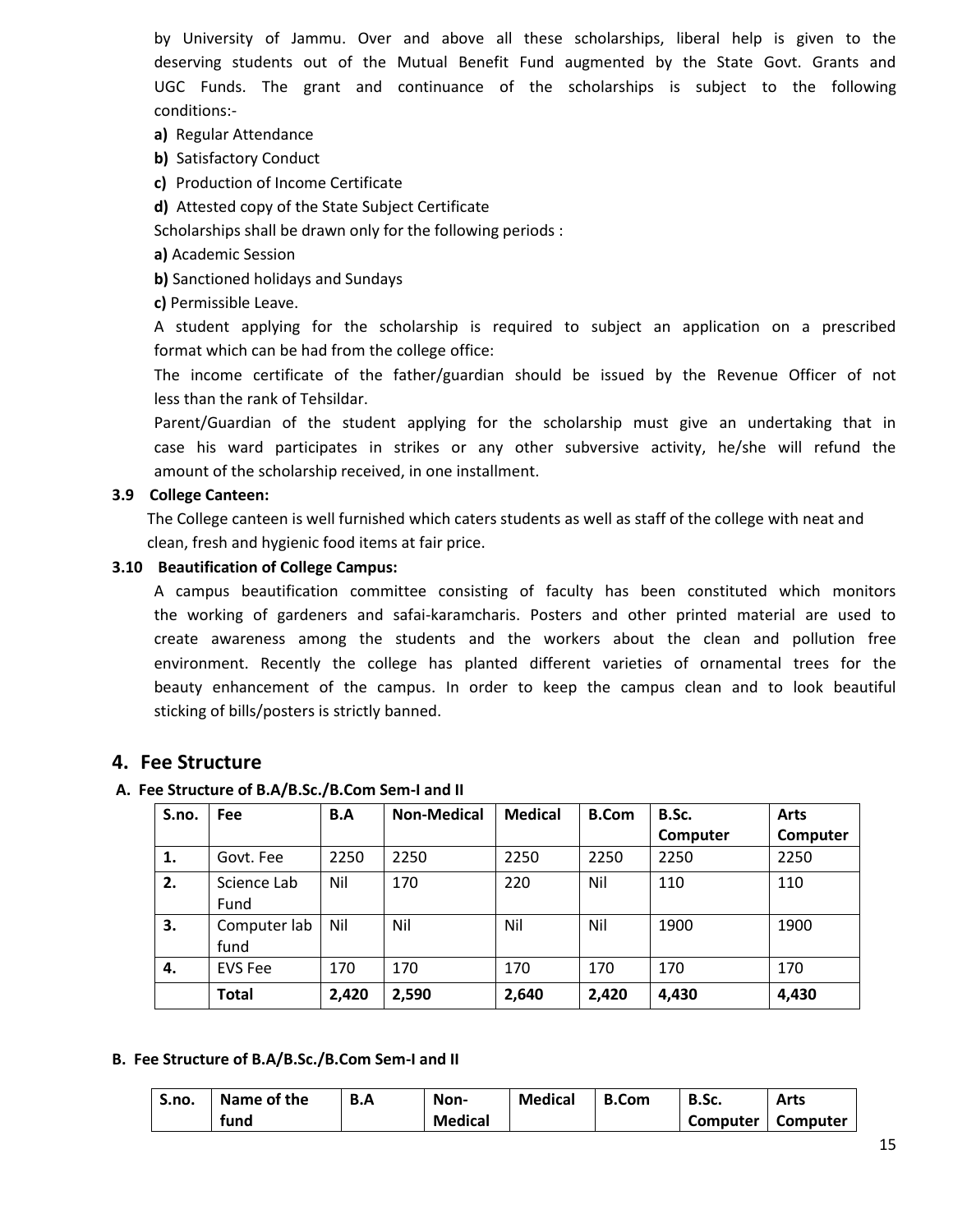| $\mathbf{1}$            | Examination<br>fee                 | 1260  | 1260  | 1260  | 1260  | 1260  | 1260  |
|-------------------------|------------------------------------|-------|-------|-------|-------|-------|-------|
| $\overline{2}$          | <b>Practical Fees</b>              | Nil   | 320   | 480   | Nil   | 320   | 160   |
| 3                       | Maintenance of<br>service fee      | 240   | 240   | 240   | 240   | 240   | 240   |
| $\overline{\mathbf{4}}$ | Examination<br>development<br>Fund | 240   | 240   | 240   | 240   | 240   | 240   |
| 5                       | Cost of exam<br>form               | 160   | 160   | 160   | 160   | 160   | 160   |
| 6                       | Registration fee                   | 300   | 300   | 300   | 300   | 300   | 300   |
| $\overline{7}$          | Sports fees                        | 440   | 440   | 440   | 440   | 440   | 440   |
| 8                       | Digitalization<br>Fee              | 180   | 180   | 180   | 180   | 180   | 180   |
| 9                       | Resource<br>Mobilization<br>Fee    | 130   | 138   | 142   | 130   | 138   | 134   |
| 10                      | Corpus Fund                        | 180   | 180   | 180   | 180   | 180   | 180   |
| 11                      | <b>DIQA Fees</b>                   | 180   | 180   | 180   | 180   | 180   | 180   |
| 12                      | <b>NSS Fees</b>                    | 110   | 110   | 110   | 110   | 110   | 110   |
| 13                      | <b>Cultural Fees</b>               | 130   | 130   | 130   | 130   | 130   | 130   |
| 14                      | <b>Red Cross Fees</b>              | 20    | 20    | 20    | 20    | 20    | 20    |
|                         | <b>Total</b>                       | 3,570 | 3,898 | 4,062 | 3,570 | 3,898 | 3,734 |

## **C. Other charges**

| Eligibility Fees other than J & K Board | 730. |
|-----------------------------------------|------|
| Insurance for all students              | 43   |

## **Total Fee (A +B+Insurance Fee)**

| <b>B.A. with Arts Fees</b>            | 6,033    |
|---------------------------------------|----------|
| B.A. with computer Applications       | 8,207    |
| B.Sc. with Computer Applications      | 8,371    |
| B.Sc. (Medical Fees)                  | 6,745    |
| B.Sc. (Non Medical Fees)              | 6,531    |
| <b>B.Com Fees</b>                     | 6,033    |
| B) Sem-III and Sem-IV (Fee Structure) |          |
| <b>B.A. with Arts Fees</b>            | 5563/    |
| B.A. with computer Applications       | $7737/-$ |
| B.Sc. with Computer Applications      | 7901/-   |
| B.Sc. (Medical Fees)                  | $6275/-$ |
| B.Sc. (Non Medical Fees)              | $6041/-$ |
| <b>B.Com Fees</b>                     | 5563/    |
| C) Sem-V and Sem-VI (Fee Structure)   |          |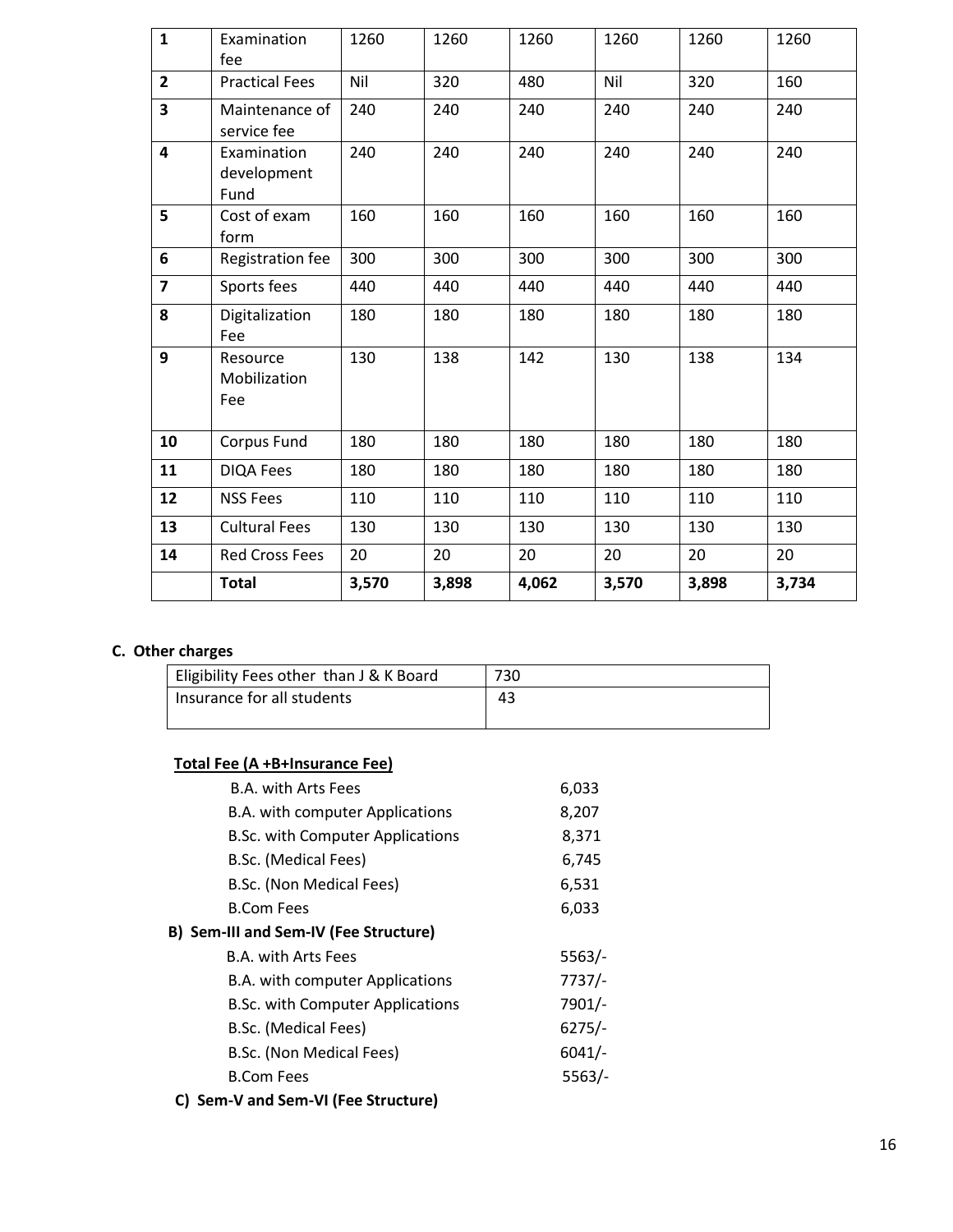| $5563/-$  |
|-----------|
| $7737/-$  |
| $7901/-$  |
| $6425/-$  |
| $6041/-$  |
| $5563/$ - |
|           |

**Note:** The above fee structure is subject to change by the Department of Higher education & by the University of Jammu. In case of revision of fee, the difference of fee charge and the revised fee shall had to be deposited by the students.

## **5. Co-Curricular Activities**

Besides teaching programmes, the college provides maximum possible opportunities to the students for the expression of their talent through various programmes, like Debates, Discussion, Quiz, Symposium, Plays, Variety programmes, literary activities like essay and story writing, poetry writing and recitation, painting competition held at various levels. Students also participate in literary programmes of book club which is literacy forum for the college teachers. Students are encouraged to display their talent in the shows organized by the College. Any student who participates in inter-college or inter University sports tournament NCC/NSS/Literary/Cultural Programmes may for the purpose of condoning deficiency in attendance incurred by her/him on account of such participation shall be treated on duty on all the working days during the days of her/his absence on such account subject to maximum of thirty lectures. This duty is counted towards his/her class attendance.

#### **5.1 College Magazine :**

The college publish its magazine *Manthan* which provides an excellent opportunity to students and staff members to express their views and talents.

#### **5.2 College Newsletter**

The college publish its newsletter *Awakener* to bring on record the various events, curricular, co-curricular or extra-co-curricular activities held in the college campus.

#### **5.3 Literacy Club**

Our students are not only encouraged to formulate ideas and opinions but also to air these views in many public fora. The college has a Debating Society and Literacy club. The debating society organizes debates, symposium, quiz contests and seminars. The literary club arranges literary programmes, lectures/talks of academic interest and essay competitions.

#### **5.4 Cultural Club**

Targeting the all round development of personality, this institution has a cultural club which works towards bringing out the aesthetic sensibilities in students. Students of the institution enthusiastically have been participating in various cultural items like Dogri songs, Dances, Drama etc. and in different competitions organized in the college campus by the college and in University of Jammu by University of Jammu.

### **5.5 NSS**

It is said, "They serve God well, who serve his creatures". Our NSS volunteers have imbibed the spirit of serving their fellow human beings. The National Service Scheme offers opportunity to students to do their bit for the Nation by carrying out many humane and well intentioned activities. The efforts of our N.S.S. Volunteers have been commendable.

The NSS Unit can take up any activity that has relevance to the community. The activities relating to the community could be in the field of Education and Literacy, Health, Family Welfare and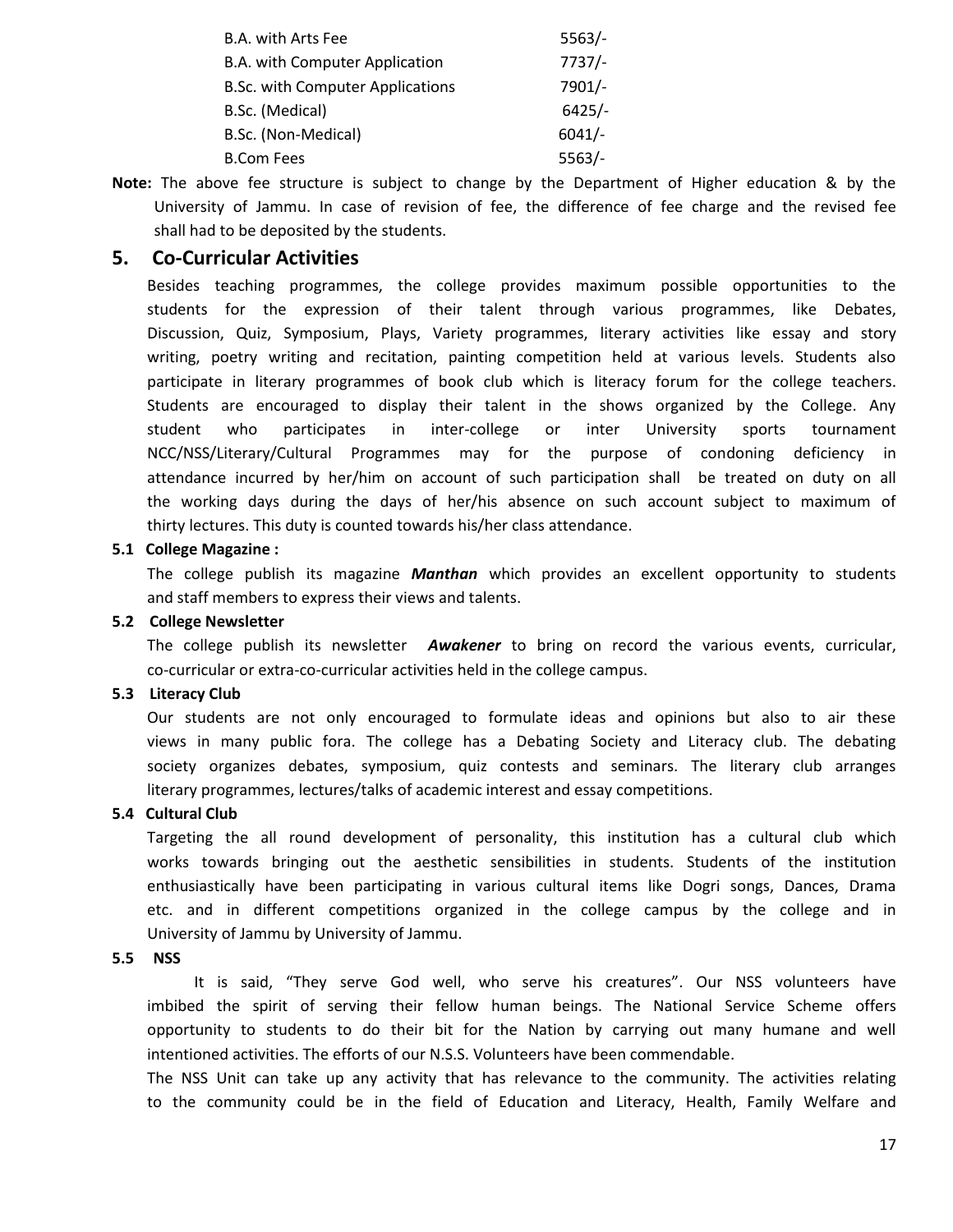Nutrition, Sanitation and Cleanliness, Environment conservation, Social Service programmes, programmes for improving status of women, Production Oriented programmes, Disaster Relief and Rehabilitation , Campaigning against social evils, creating awareness about flagship programmes such as Digital India, Skill India etc. Since its interception in 1969, over 4.78 crore students has been benefitted from NSS & 36.5 lakh volunteers are enrolled in 39,6095 NSS Units spread over 391 universities plus 2 councils, 16278 colleges and 12483 senior secondary schools in India..

Riya Sharma of B.Sc. Sem IV participated in month long Republic Day Camp at New Delhi and her participation has been appreciated.

#### **5.6 N.C.C (Boys & Girls)**

#### (Programme officer- **Prof Kuldeep Kumar and Dr. Iesha Sharma**)

 National Cadet Corps is an outstanding symbol of National Integration that involves students in adventurous activities to enhance their personality, self-reliance and self assurance. Our N.C.C. cadets have added laurels to the prestige of this institution by meritoriously participating and representing the college in various camps and courses at State level and National level.

#### **5.7 Red Cross / Red Ribbon Club**

#### (Incharge : **Prof Rewa Lakhotra**)

 Red Cross unit works towards inculcating a sense of volunteerism among the students to serve humanity.

#### **5.8 Environment Protections and Conservation Cell :**

It aims at protection and conservation of environmental assets of Akhnoor region.

#### **5.9 Women Development Cell :**

#### (Incharge : **Prof Anshu Sawney**)

The college is having a Women Development Cell which will take a number of activities related to emerging concerns about women.

#### **5.10 Career Counselling Cell**

To provide information to the students regarding the various career options available to them, college has set up a career counseling cell. We give opportunity to various educational and career institutes to interact with the students by holding interactive session and seminars.

#### **5.11 Grievance Redressal Cell**

#### (Incharge: **Prof Tarsem Lal**)

 The management has established a Grievance Redressal cell in the college. Any person among the students or staff can lodge his/her complaint with the cell and demand appropriate redressal.

### **5.12 Tours & Picnics**

Educational and subject tours, hiking and tracking expeditions are also organized from time to time.

#### **5.13 Students Body**

At the onset of the new session Student's body is elected in the college. The election process is very democratic and transparent. The college students have two representatives from each class one is on the basis of merit and the other on the basis of general elections. To give equal representation to male and female candidates if the C.R. on merit basis happens to be a female the C.R. on the election basis shall be male and vice versa.

After the selection / election process of C.R.'s is complete the C.R. are authorized to elect the

- President from Sem V or VI
- Senior Vice President from Sem V or VI (of opposite Sex, i.e. if the President happen to be female the Senior Vice President shall be a male and vice versa.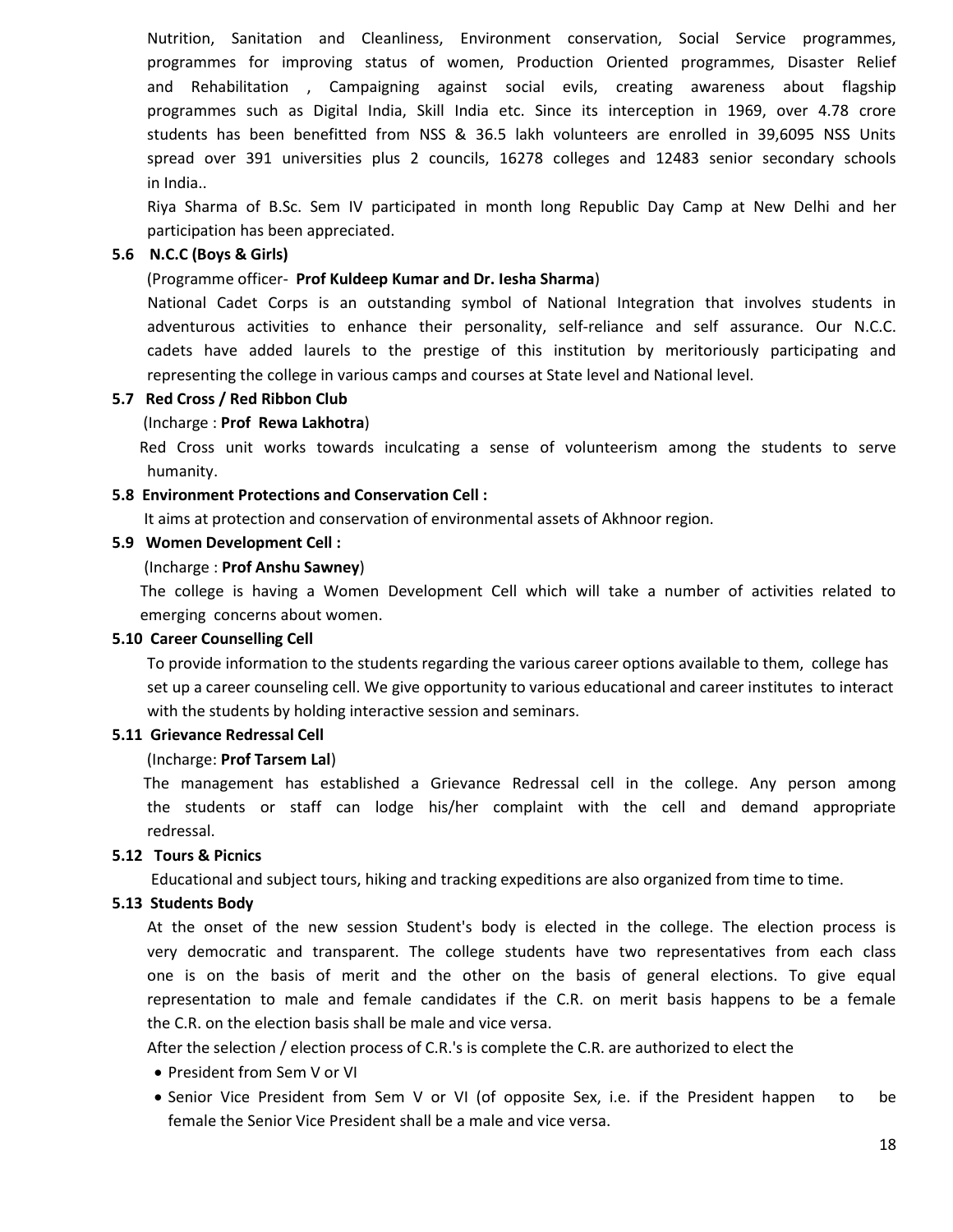- Vice President from Sem III or IV
- General Secretary from Sem III or IV
- Two Secretaries from Sem I or II

No outsider shall be allowed to participate in the process of elections. Only the candidates with a valid I/c shall be allowed to caste their votes at the time of elections of the C.R.'s

## **6. Future Initiatives**

- Separate Hostel facility for boys and girls
- A multipurpose auditorium
- Residential accommodation for Principal and staff members
- New Streams and subject combination.
- To upgrade the Library
- To upgrade the sports facilities.

## **7. Departments Profile**

### *DEPARTMENT OF SCIENCES*

Dr. Manmeet Kour – Assistant Professor **Environmental Sciences** Vacant **Philosophy**

Dr. Anshu Sawhney – Assistant Professor **Sociology** Sh. Kuldeep Kumar - Assistant Professor Vacant

Sh. Sahil Bangotra - Assistant Professor *Department of Languages*  **Botany English**

Dr. Chander Shekhar- Associate Professor Vacant Ms. Rewa Lakhnotra - Assistant Professor **Hindi Mathematics/Applied Mathematics** Vacant

Sh. Sonam Mehta - Assistant Professor Vacant Vacant **Sanskrit** 

Ms. Jyoti Sharma - Assistant Professor **Dogri**  Sh. Dewarka Nath - Assistant Professor Vacant

## *Department of Arts & Humanities* Vacant

Dr. Atieq-ul-Rehman - Assistant Professor Ms. Sonia Bhau - Assistant Professor

# Ms. Anuradha Choudhary – Assistant Professor **Library**- Vacant

**Political Science** Vacant

Vacant

## **Chemistry Economics**

Sh. Tarsem Lal - Associate Professor Sh. Shamim Ahemad - Assistant Professor Dr. Deepak Kumar- Assistant Professor Ms. Shivani Sharma - Assistant Professor **Physics** Dr. Dinesh Jamwal - Assistant Professor Vacant Ms. Anjali Mahajan – Associate Professor

Vacant Dr. Pavanjeet Bali - Assistant Professor **Zoology** Dr. Iesha Sharma - Assistant Professor

*Department of Computer Application* Dr. Mamta Sharma - Assistant Professor

### **Education** *Department of Commerce*

**History Physical Training Instructor-** Vacant

**(The academic arrangement is made by the college against the vacant posts.)**